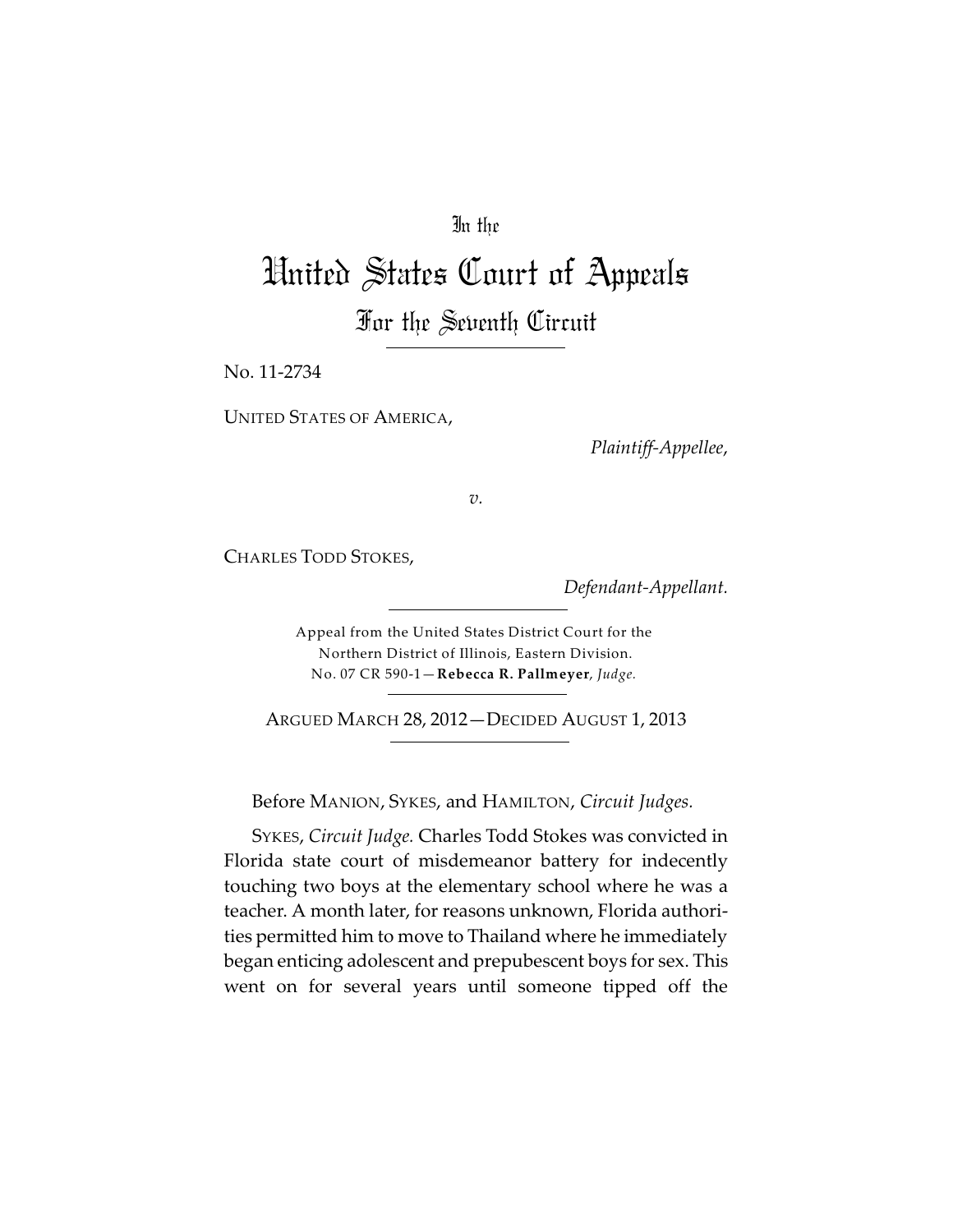U.S. Immigration and Customs Enforcement Service ("ICE"). In a joint operation with the Royal Thai Police, ICE agents searched Stokes's home and recovered a camera, a computer, and several compact discs containing thousands of images of Stokes's sexual activity with Thai boys.

Stokes was extradited to the United States and convicted of traveling in foreign commerce for the purpose of engaging in a sex act with a minor. *See* 18 U.S.C. § 2423(b). Stokes appeals, raising no fewer than ten claims of error. None are meritorious. We concentrate our efforts on two: a procedural mistake in the extradition process and a challenge to the legality of the search.

The extradition error involves the Rule of Specialty, which holds that a nation securing the return of a person pursuant to an extradition treaty may prosecute the extradited person only for the crime or crimes named in the surrendering country's extradition grant. Thailand surrendered Stokes to face a charge under 18 U.S.C. § 2423(c), which makes it a crime for U.S. citizens and lawful permanent residents to engage in illicit sexual conduct in a foreign place. Prosecutors later shifted gears and prosecuted him for violating 18 U.S.C. § 2423(b), a similar crime but not the one on which Thailand granted extradition. On a request from the American Embassy, however, the Thai foreign ministry waived the Rule of Specialty. This diplomatic action cleared the way for the government to proceed on the substitute charge.

The challenge to the search raises two questions: (1) whether an extraterritorial search of an American citizen by U.S. agents is subject to the Fourth Amendment's implicit warrant requirement and the explicit requirements of the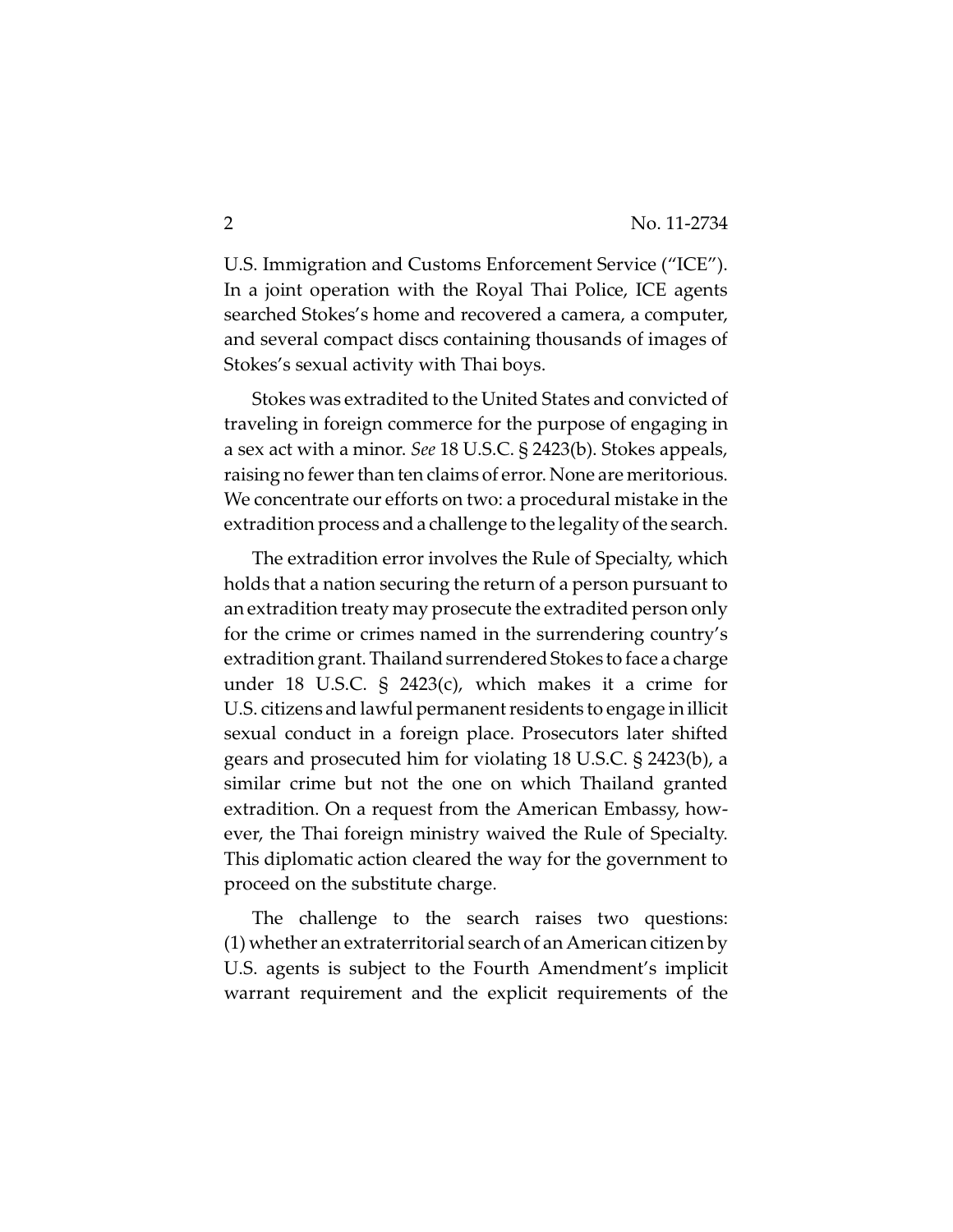Warrant Clause; and (2) whether the search by ICE agents was reasonable. Following the Second Circuit, we hold that the Fourth Amendment's warrant requirement and the Warrant Clause have no extraterritorial application*. See In re Terrorist Bombings of U.S. Embassies in E. Afr.,* 552 F.3d 157, 171 (2d Cir. 2008). But Stokes remains protected by the Amendment's touchstone requirement of reasonableness*. See id.* at 170 n.7. Because the search was reasonable, the photographic evidence was properly admitted at trial.

## **I. Background**

Stokes was a teacher in the Miami-Dade public schools for more than a decade. On February 25, 2000, he pleaded no contest to a charge of misdemeanor battery for indecently touching two boys who were his students. A Florida court suspended sentence and placed Stokes on probation. As a condition of his probation, Stokes had to surrender his Florida teaching license and was barred from unsupervised contact with minors absent written court permission. Less than a month after his plea and sentencing, Stokes asked for permission to complete his probation in Thailand. For reasons not specified in the record, this request was granted. On March 21, 2000, Stokes moved to Thailand, eventually settling in Pattaya, about 200 kilometers south of Bangkok.

Within two weeks of his arrival in Thailand, Stokes began seeking boys for sex. He frequently hired young male prostitutes. He enticed runaways and other boys off the streets to his home to play video games, and once there, he engaged in sexual acts with them. He often photographed these sexual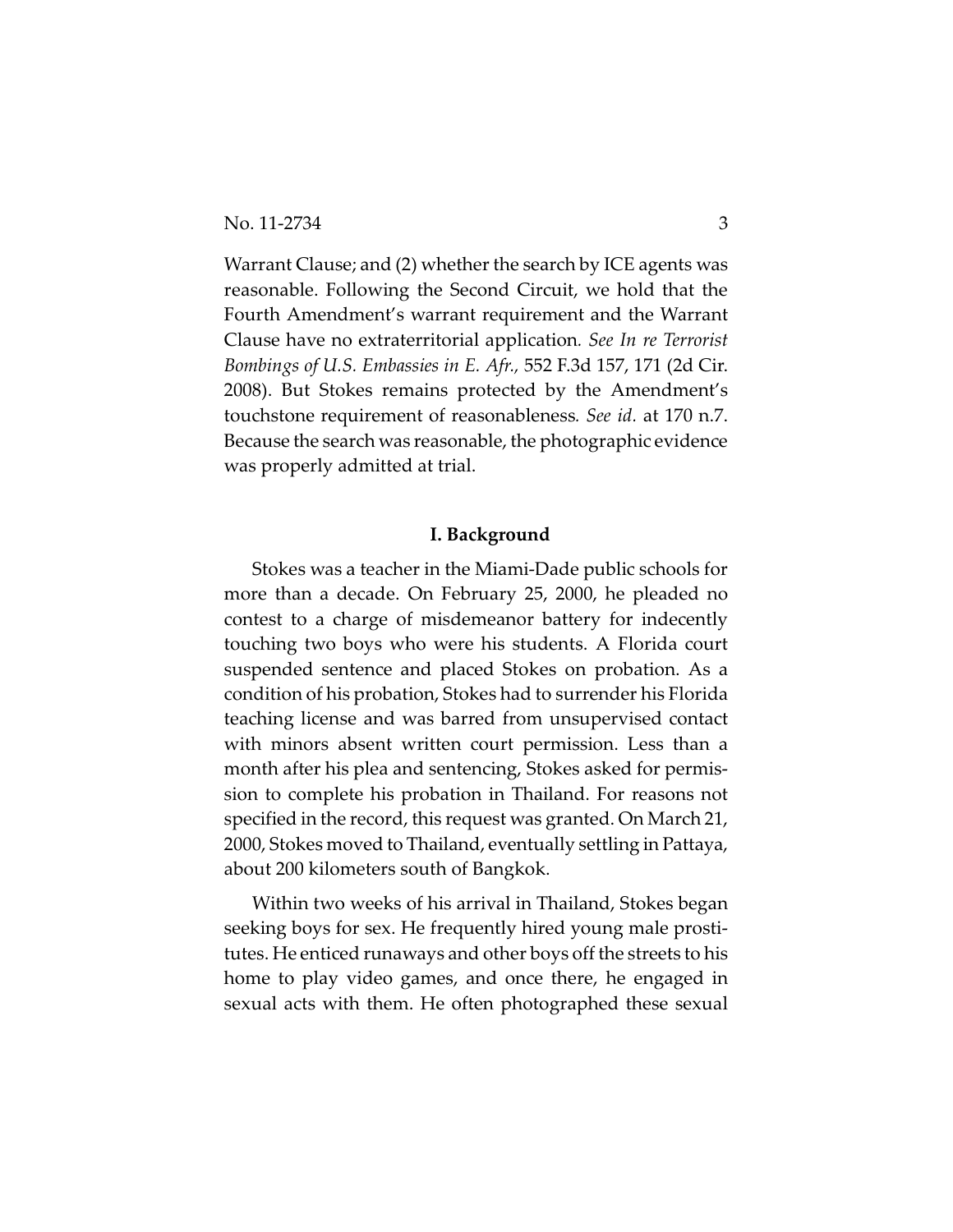encounters, transferring the images from his camera to a computer and compact discs.

This conduct continued undetected for several years. With the exception of a three-week trip to the United States from December 25, 2001 to January 14, 2002, Stokes resided continuously in Thailand from March 21, 2000, until his arrest on July 28, 2006. He supported himself by teaching English. In December 2002 ICE agents based in Thailand received a tip that Stokes had been fired from a teaching job in Bangkok for indecently touching male students. The agents opened an investigation and learned that Stokes had been fired from another teaching job at a different school based on similar allegations. This prompted ICE to request assistance from the Royal Thai Police in Pattaya.

Thai Police assigned narcotics officers to the investigation because surveillance was anticipated and the narcotics officers worked in plain clothes. The Thai officers eventually obtained a warrant authorizing a search of Stokes's home "to locate and seize any illegal items and narcotics … of which possession is considered illegal, or which was illegally obtained, or which has been used or is intended to be used to commit a crime." Because this was a sex-crimes investigation, the inclusion of narcotics among the objects of the search was an obvious anomaly probably attributable to the presence of the local narcotics officers on the joint law-enforcement team.

Early in the morning of October 9, 2003, ICE agents and the Royal Thai Police executed the warrant at Stokes's home. Stokes was not there when they arrived, so they waited for him before entering. Once the search was underway, the officers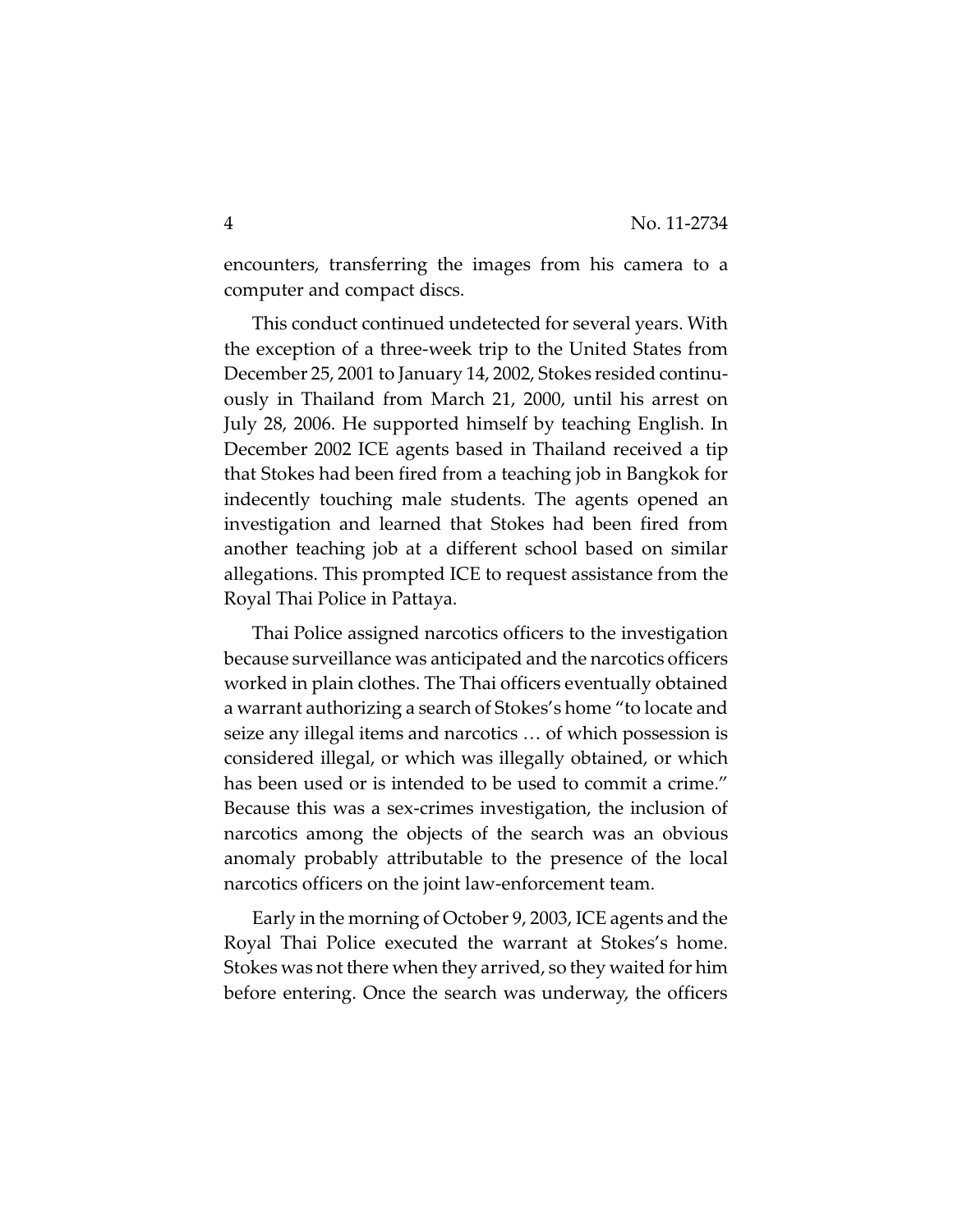recovered a digital camera, multiple compact discs, and a computer. Together, these items contained more than 6,000 images of Stokes's sexual activity with adolescent and prepubescent Thai boys.

Despite the voluminous evidence of serious crimes, Stokes was not arrested until July 28, 2006, almost three years after the search. It took another year to return him to the United States. On July 26, 2007, Thailand granted an extradition request from the United States and returned Stokes to Miami to face a charge of violating 18 U.S.C. § 2423(c), which makes it a crime for U.S. citizens and lawful permanent residents to travel in foreign commerce and engage in illicit sexual conduct. But that particular subsection of § 2423 was enacted *after* Stokes traveled to Thailand and therefore did not apply to his conduct. Federal prosecutors in Miami soon realized their mistake and dropped the charge. Stokes was transferred to the Northern District of Illinois and indicted on three counts of violating 18 U.S.C. § 2251A(b)(2)(A), a child-trafficking statute.<sup>1</sup> Prosecutors dismissed these charges as well and eventually indicted Stokes on a single count of violating 18 U.S.C. § 2423(b), which at the relevant time prohibited traveling in interstate or foreign commerce for the purpose of engaging in a sexual act with a person under 18. *See* 18 U.S.C. § 2423(b) (effective Oct. 30, 1998 to Nov. 2, 2002).

More specifically, 18 U.S.C. § 2251A(b)(2)(A) provides: "Whoever 1 purchases or otherwise obtains custody or control of a minor, … with intent to promote … the engaging in of sexually explicit conduct by such minor for the purpose of producing any visual depiction of such conduct … shall be punished by imprisonment for not less than 30 years or for life … ."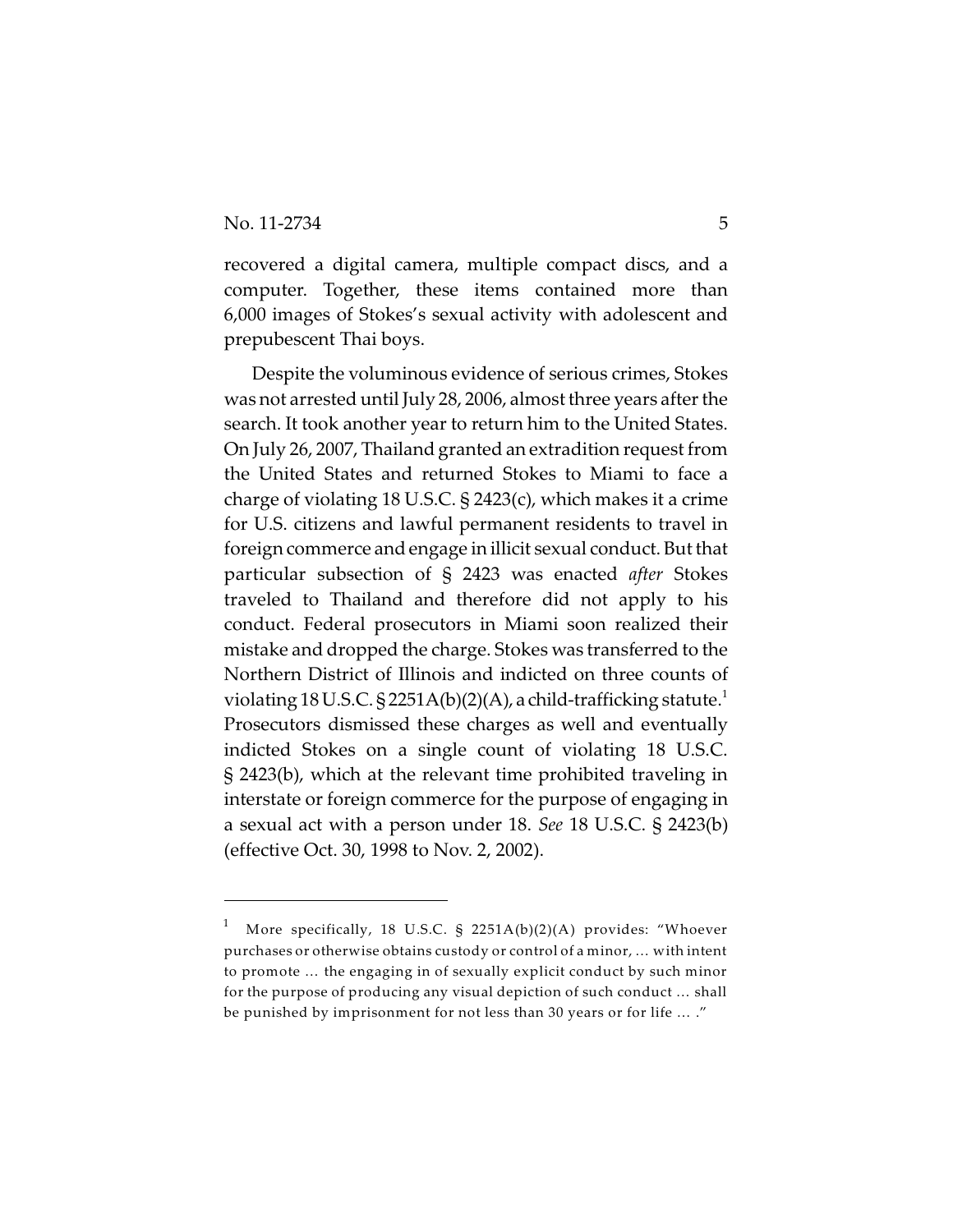Stokes moved to suppress the evidence recovered in the search of his home in Thailand. In a comprehensive opinion, the district court denied the motion*. United States v. Stokes*, 710 F. Supp. 2d 689 (N.D. Ill. 2009). The judge first held that the Fourth Amendment's warrant requirement and Warrant Clause do not apply overseas. *Id.* at 697–70. Next, after considering all the circumstances, the judge found that the search was reasonable. *Id.* at 701–02. Finally, the judge held that even if the search violated the Fourth Amendment, ICE agents relied in good faith on Thai legal authorities. *Id.* at 702–03.

After a flurry of additional defense motions, all unsuccessful, the case was tried to a jury. The government introduced testimony from the ICE agents involved in the investigation and two Thaiboys who were sexually assaulted by Stokes. One of the victims was a street kid nicknamed "Ice," who was 11 years old when Stokes first enticed him to his home with a promise of video games and a place to sleep. "Ice" testified that Stokes subjected him to various sex acts and gave him money. He recalled approximately 20 such sexual encounters with Stokes. The other victim was a runaway nicknamed "Note," who also was 11 when he first accepted Stokes's invitation to accompany him home. "Note" testified to a similar pattern of sexual abuse by Stokes.

Finally, the government introduced a representative sample of the more than 6,000 photographic images recovered during the search of Stokes's home. The photographs depicted Stokes engagedin various sex acts with Thaiboys, including "Ice" and "Note." An ICE agent testified that approximately 70 different boys appear in the images, 60 of whom appeared to be under 16. Of those, 30 appeared to be under the age of 12, and the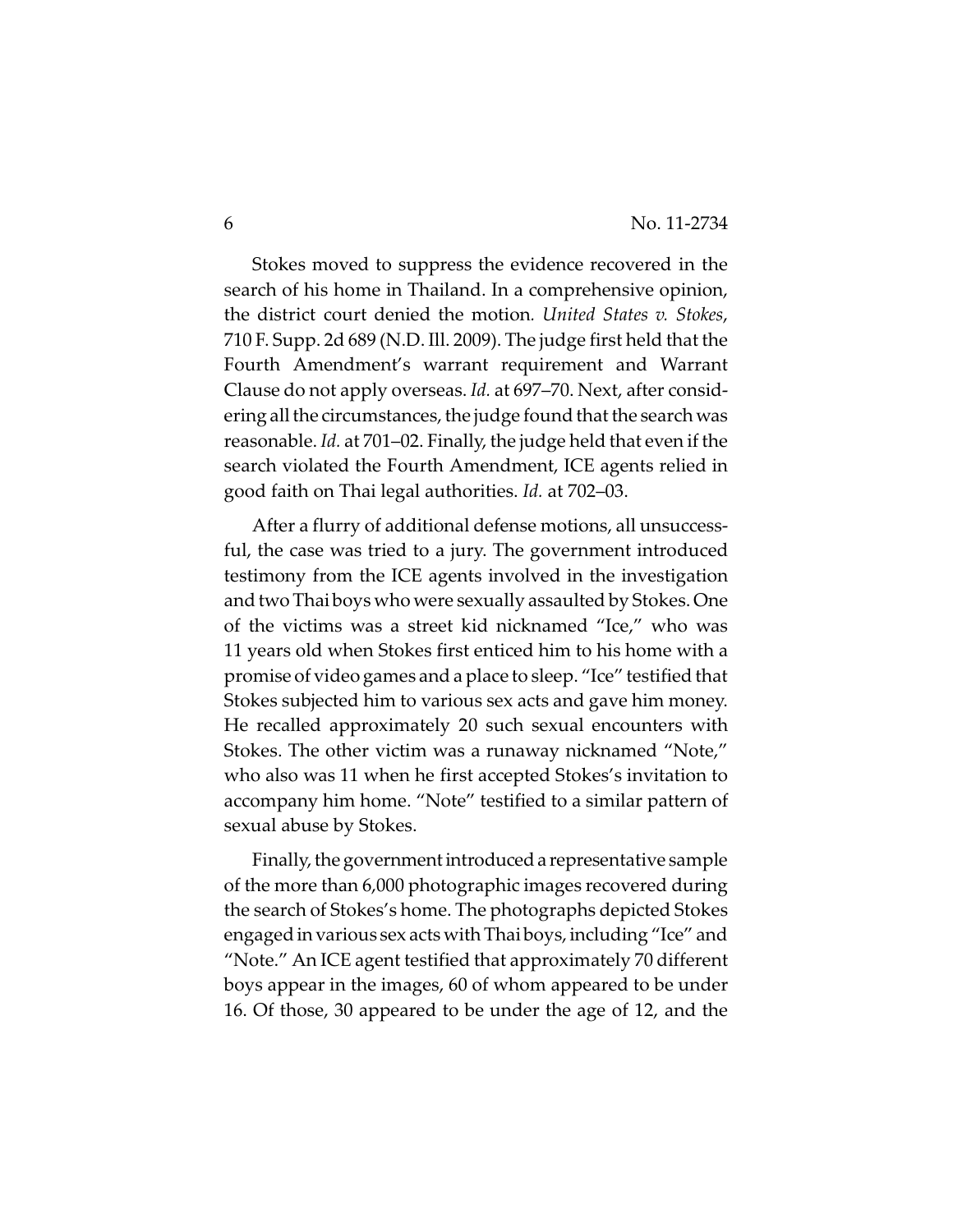youngest looked to be about 7. Several hundred of these photos were transferred from Stokes's camera to compact discs in the months immediately before and after Stokes's brief trip to the United States and return to Thailand in December 2001 to January 2002.

The jury found Stokes guilty. The district judge sentenced him to 15 years in prison, the maximum penalty. Stokes timely appealed.

## **II. Discussion**

Stokes has taken a scattershot approach to his appeal, raising ten separate issues, some of which have subparts. We take this opportunity to reiterate some advice we've given before: "Losers in a trial can go hunting for relief on appeal with a rifle or a shotgun. The rifle is better. … [T]he shotgun approach may hit the target with something but it runs the risk of obscuring significant issues by dilution." *Gagan v. Am. Cablevision, Inc.,* 77 F.3d 951, 955 (7th Cir. 1996) (Evans, J.); *see also Fifth Third Mortg. Co. v. Chi. Title Ins. Co.*, 692 F.3d 507, 509 (6th Cir. 2012) ("When a party comes to us with nine grounds for reversing the district court, that usually means there are none."). Most of Stokes's arguments are frivolous or so obviously meritless that we need only address them summarily. Two require more complete discussion.

## **A. Rule of Specialty**

Stokes argues that the Rule of Specialty barred the government from prosecuting him for violating § 2423(b) because he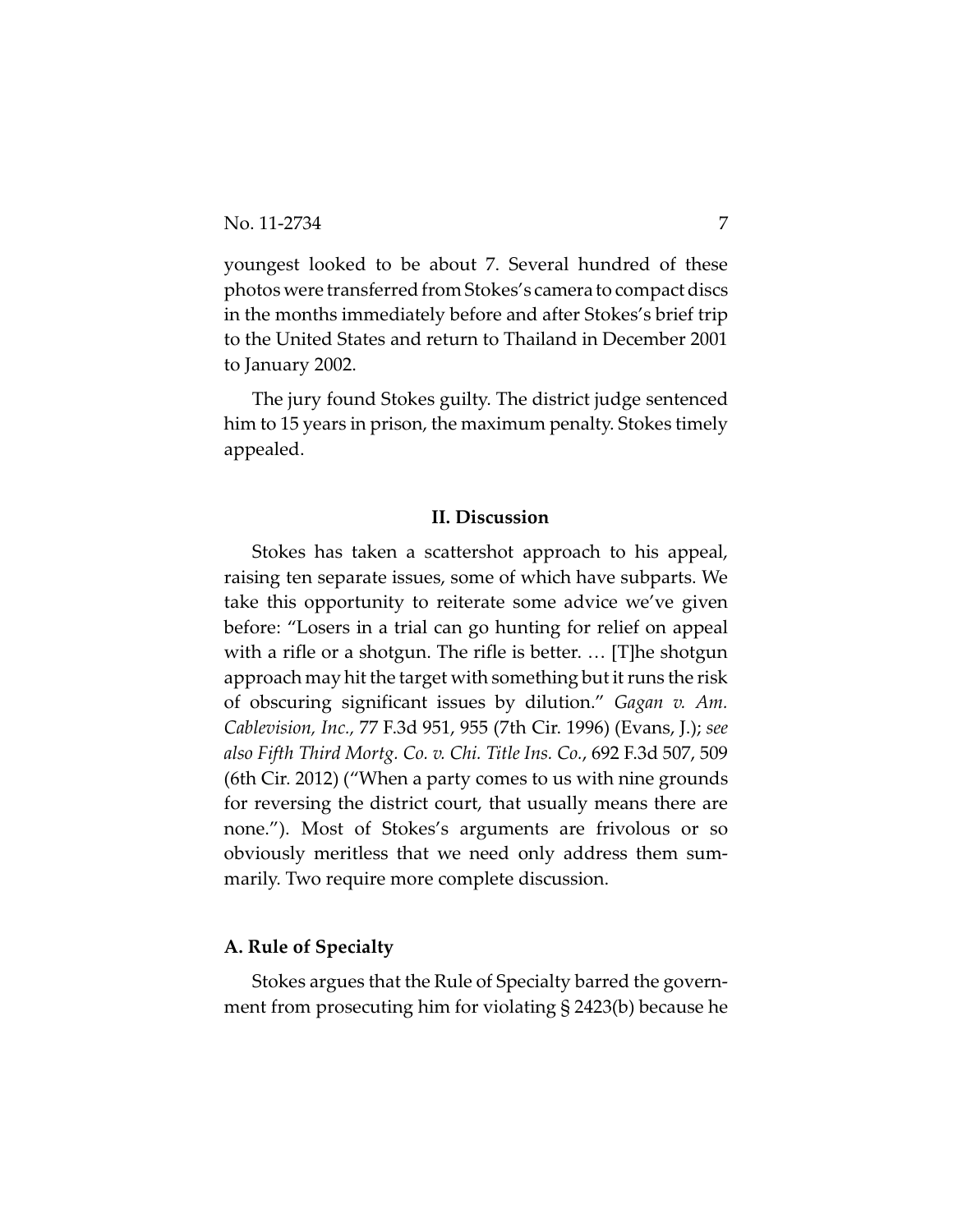was extradited for a violation of § 2423(c), a different crime. The Rule of Specialty, a treaty-law doctrine, holds that a nation seeking return of a person under the terms of an extradition treaty may prosecute the extradited person only to the extent expressly authorized by the surrendering nation in the grant of extradition. *See United States v. Warda*, 285 F.3d 573, 575–76 (7th Cir. 2002) ("[T]he Rule of Specialty … does not allow the country to which an individual is extradited to prosecute that person for a crime unless the extraditing nation has expressly authorized such a prosecution."). Article 14 of the extradition treaty between the United States andThailand incorporates the rule:

> (1) A person extradited under this Treaty shall not be detained, tried, or punished in the territory of the Requesting State for an offense other than that for which extradition has been granted … , *unless*:

… .

(c) the Requested State has consented to detention, trial, or punishment of that person for an offense other than that for which extradition was granted, or to extradition to a third State. …

Extradition Treaty with Thailand, U.S.-Thailand, art. 14, Dec. 14, 1983, S. TREATY DOC. No. 98–16 (1984), *available at* 1983 U.S.T. LEXIS 418 (entered into force May 17, 1991) (emphasis added). As we will see, the "unless" clause is important here.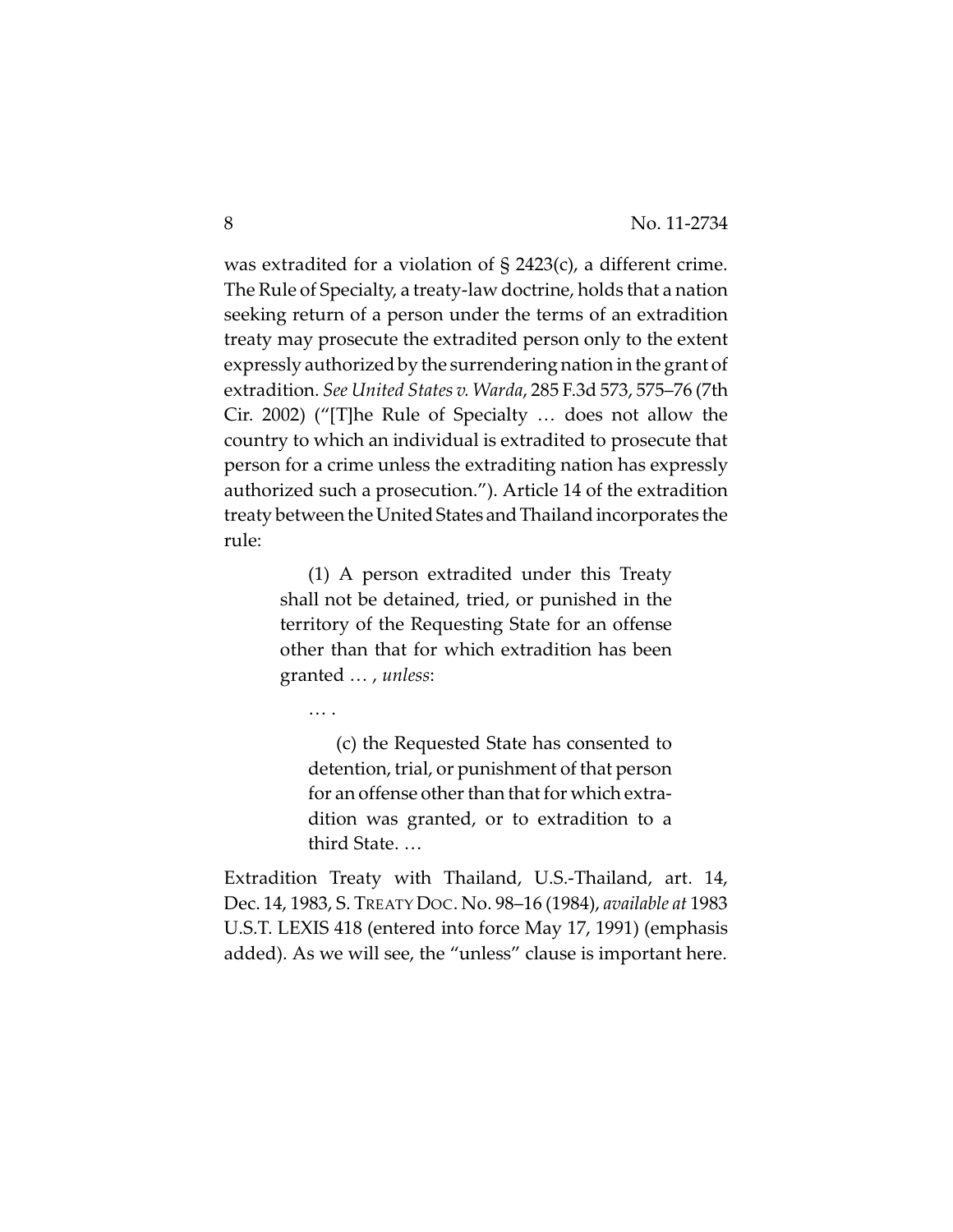Stokes was extradited on a charge of engaging in illicit sexual conduct in a foreign place in violation of 18 U.S.C. § 2423(c). Adopted as part of the 2003 PROTECT Act, this statute provides that "[a]ny United States citizen … who travels in foreign commerce, and engages in any illicit sexual conduct with another person shall be … imprisoned not more than 30 years." *See* Prosecutorial Remedies and Tools Against the Exploitation of Children Today Act of 2003 ("PROTECT Act"), Pub. L. No. 108–21, 117 Stat. 650 (amending 18 U.S.C. § 2423 and adding subsection (c)). However, because Stokes's last travel to Thailand occurred in January 2002, § 2423(c) could not be applied to his conduct*. See United States v. Jackson*, 480 F.3d 1014, 1018, 1024 (9th Cir. 2007) (holding that § 2423(c) does not apply to travel occurring prior to the enactment of the statute and thus finding no need to consider ex post facto argument).

Prosecutors in Miami quickly realized the mistake and moved to dismiss the § 2423(c) charge. Stokes was then transferred to the Northern District of Illinois, and the government indicted him on three counts of violating § 2251A(b), which prohibits child trafficking. This, too, was a charging misfire, and the charges were dismissed. The government eventually obtained an indictment charging Stokes with a single violation of § 2423(b), which at the relevant time prohibited traveling in interstate or foreign commerce for the purpose of engaging in a sexual act with a person under the age of 18.

Stokes insists that the Rule of Specialty barred the government from prosecuting him on the substitute charge. The government responds that Stokes lacks standing to assert a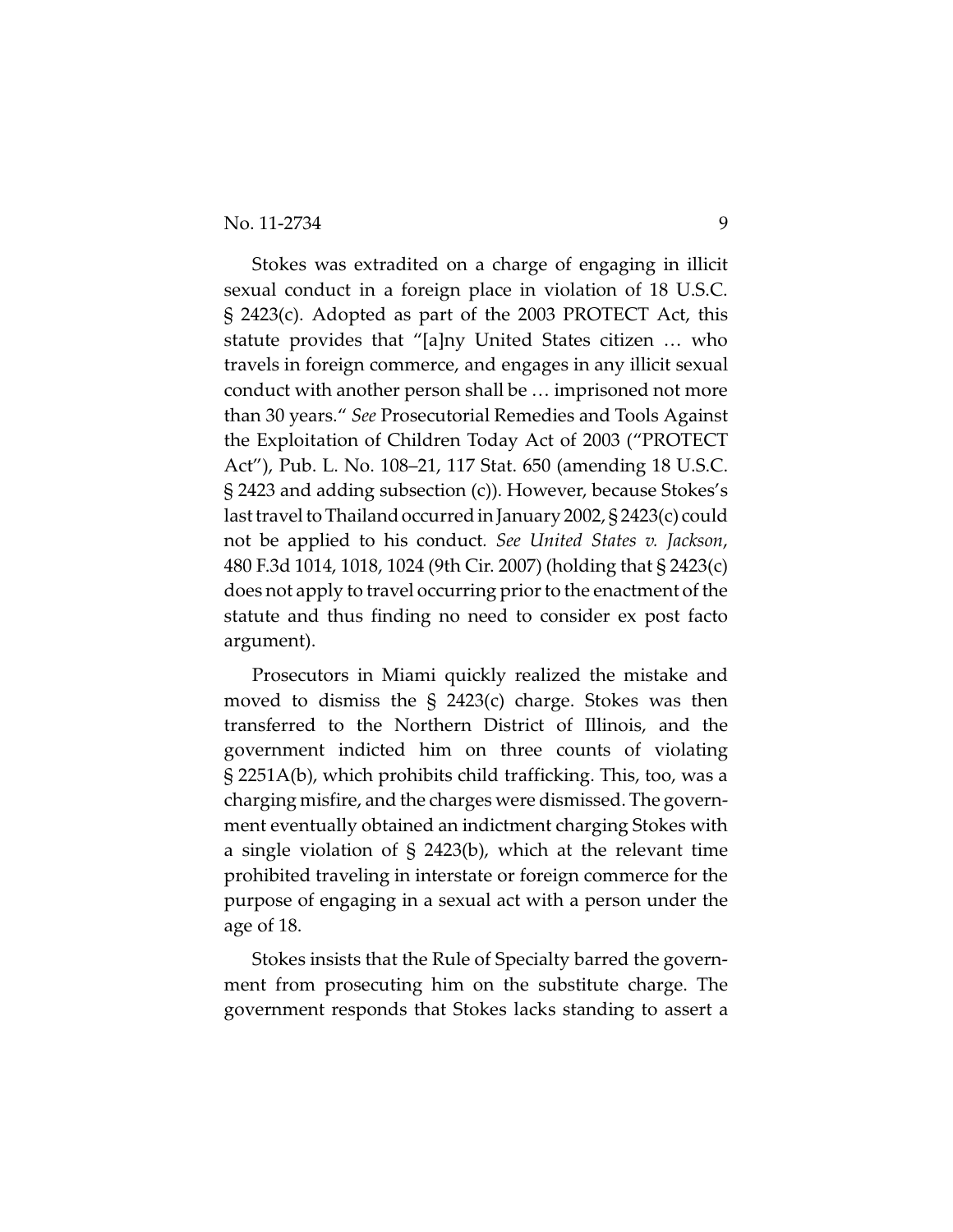violation of the Rule of Specialty, relying on authority from this court holding that extradition treaties govern diplomatic relations only and do not create enforceable personal rights. *See United States v. Burke*, 425 F.3d 400, 408 (7th Cir. 2005) ("[E]xtradition treaties do not create personal rights enforceable by criminal defendants. … Instead they create rules for the relations between nations." (citing *Matta-Ballesteros v. Henman*, 896 F.2d 255, 259 (7th Cir. 1990))).

On the face of it, *Burke* appears to foreclose further inquiry into the Rule of Specialty. But there is reason to question this circuit precedent. In *United States v. Rauscher*, 119 U.S. 407 (1886), the Supreme Court recognized and enforced the Rule of Specialty in a prosecution of an American seaman captured by Great Britain on the high seas and surrendered to the United States to face a charge of murder under the terms of the extradition treaty between the two countries. After extradition the government tried and convicted the seaman on a different charge: infliction of cruel and unusual punishment. The Supreme Court enforced the doctrine of specialty derived from treaty law, explaining that

> [a] treaty … is a law of the land, as an act of congress is, whenever its provisions prescribe a rule by which the rights of the private citizen or subject may be determined. And, when such rights are of a nature to be enforced in a court of justice, that court resorts to the treaty for a rule of decision for the case before it as it would to a statute.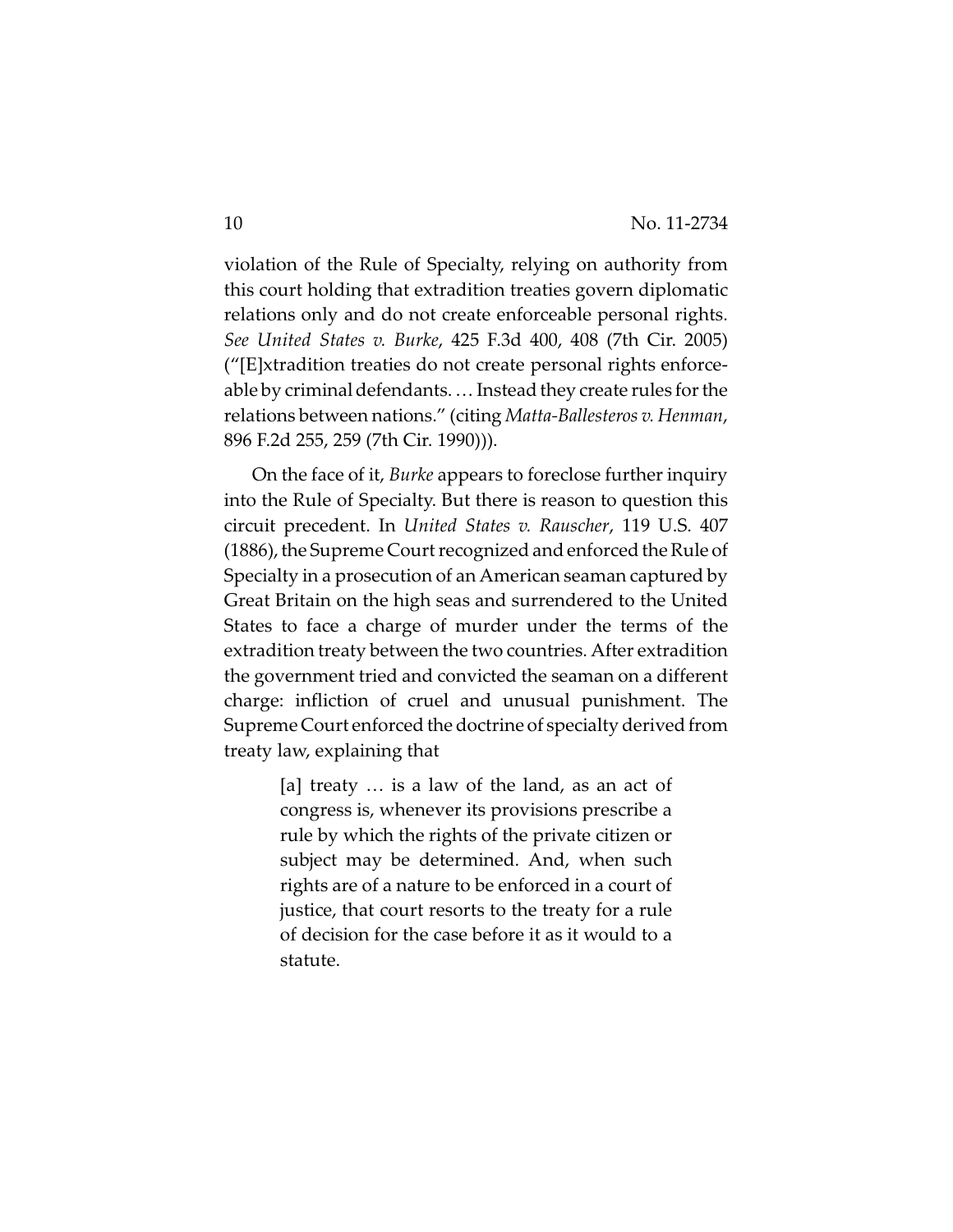*Id.* at 419. Under the extradition treaty then in effect between the United States and Great Britain, murder was an extraditable offense but the substitute crime, infliction of cruel and unusual punishment, was not. Applying the Rule of Specialty, the Court held that a person brought within the jurisdiction of the court under an extradition treaty

> can only be tried for one of the offenses described in that treaty, and for the offense with which he is charged in the proceedings for his extradition, until a reasonable time and opportunity have been given him, after his release or trial upon such charge, to return to the country from whose asylum he had been forcibly taken under those proceedings.

*Id.* at 430.

Our decision in *Burke*is hard to square with *Rauscher*, which though old remains good law today. *See United States v. Alvarez-Machain*, 504 U.S. 655, 659 (1992) (recognizing the continued applicability of *Rauscher*, but distinguishing it where the presence of the defendant was secured by forcible abduction rather than extradition). Indeed, we have specifically acknowledged *Rauscher*'s holding in another case, though not one raising an extradition question*. See Jogi v. Voges*, 480 F.3d 822, 831 (7th Cir. 2007) (citing *Rauscher* as holding that the Rule of Specialty in an extradition treaty may be asserted as a defense to a prosecution for a crime other than the one on whichextradition was based). Several of our sister circuits have specifically held that criminal defendants have standing to raise a violation of the Rule of Specialty. *See, e.g.*, *United States*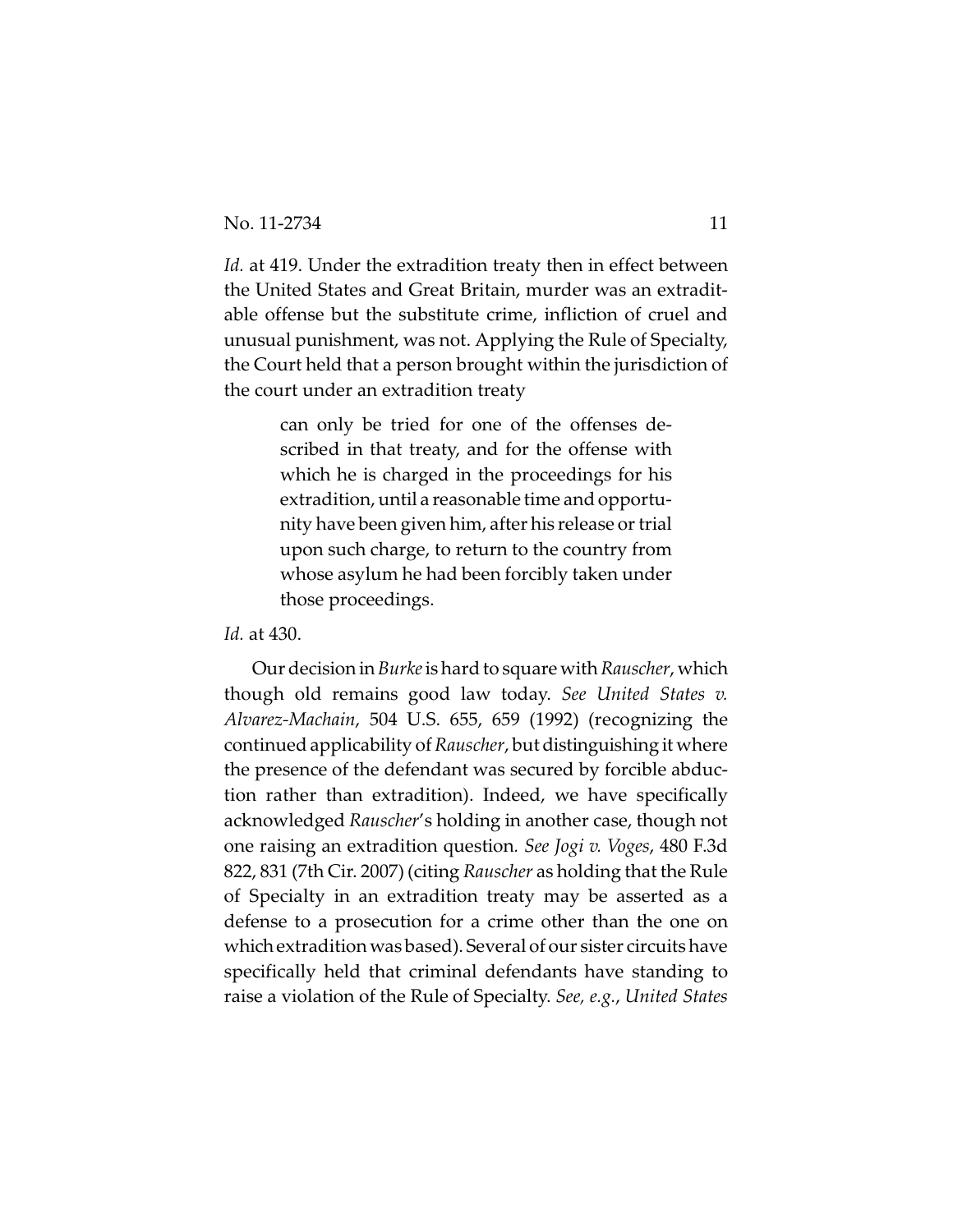*v. Puentes*, 50 F.3d 1567, 1574 (11th Cir. 1995) ("We believe that *Rauscher* clearly confers such a right on the extradited defendant."); *United States v. Levy*, 905 F.2d 326, 328 n.1 (10th Cir. 1990) ("Levy has standing to raise the issue."); *United States v. Cuevas*, 847 F.2d 1417, 1426 (9th Cir. 1988) ("A person extradited may raise whatever objections the extraditing country would have been entitled to raise."); *United States v. Thirion*, 813 F.2d 146, 151 (8th Cir. 1987) ("[The defendant] may raise whatever objections to his prosecution that Monaco might have." (citing *Rauscher*, 119 U.S. at 419)).

Although we question whether *Burke* can be reconciled with *Rauscher*,*Jogi*, and the authority from other circuits, we do not need to resolve the matter here. It is well-established that the Rule of Specialty may be waived by the surrendering country. *See United States v. Tse*, 135 F.3d 200, 205 (1st Cir. 1998) ("If Hong Kong consented to the prosecution[,] … Tse's position must fail."); *Puentes*, 50 F.3d at 1575 ("As a sovereign, the requested nation may waive its right to object to a treaty violation and thereby deny the defendant standing to object to such an action."); *Thirion*, 813 F.2d at 151 ("While the asylum country may consent to extradite the defendant for offenses other than those expressly enumerated in the treaty, … it did not do so here."); *United States v. Najohn*, 785 F.2d 1420, 1422 (9th Cir. 1986) ("[T]he protection [of specialty] exists only to the extent that the surrendering country wishes."). As we have noted, the extradition treaty between the United States and Thailand expressly provides for waivers of the Rule of Specialty, and diplomatic authorities in the two nations invoked that waiver procedure here.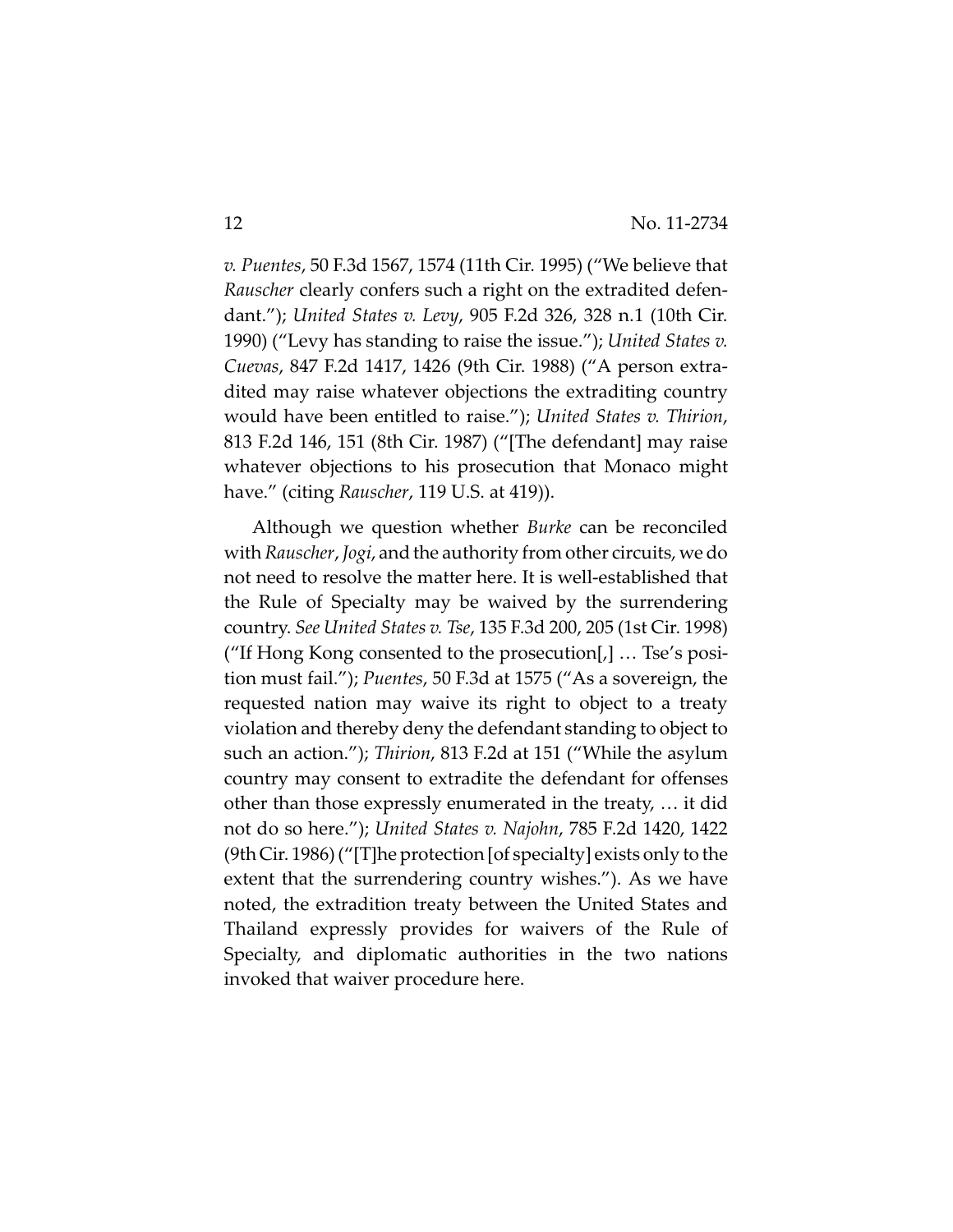On December 8, 2008, the Thai Ministry of Foreign Affairs issued a communiqué to the United States Embassy expressly stating that Thailand

> consents to the waiver of the rule of speciality, viz., to the detention, trial, and punishment of Mr. Charles Todd Stokes for an offence under Title 18 of the United States Code, Section 2423(b) which is technically different from Title 18 of the United States Code, Section 2423(c) for which the extradition was granted.

Stokes argues that we cannot rely on Thailand's waiver absent further inquiry into how it was obtained. To the contrary, Thailand's waiver of the Rule of Specialty is conclusive on the question. *Tse*, 135 F.3d at 205; *Puentes*, 50 F.3d at 1575 ("The extradited individual … enjoys [the Rule of Specialty] right at the sufferance of the requested nation. As a sovereign, the requested nation may waive its right to object to a treaty violation … ."). Further inquiry is unnecessary.

## **B. The Search of Stokes's Home in Thailand**

Stokes also challenges the district court's decision denying his motion to suppress the photographic evidence recovered in the search of his home in Pattaya. The photographs led to the identification of the two Thai victims who testified against him, and the government introduced a representative sample of the photographs at trial. In denying suppression the district judge concluded that the Fourth Amendment generally applied but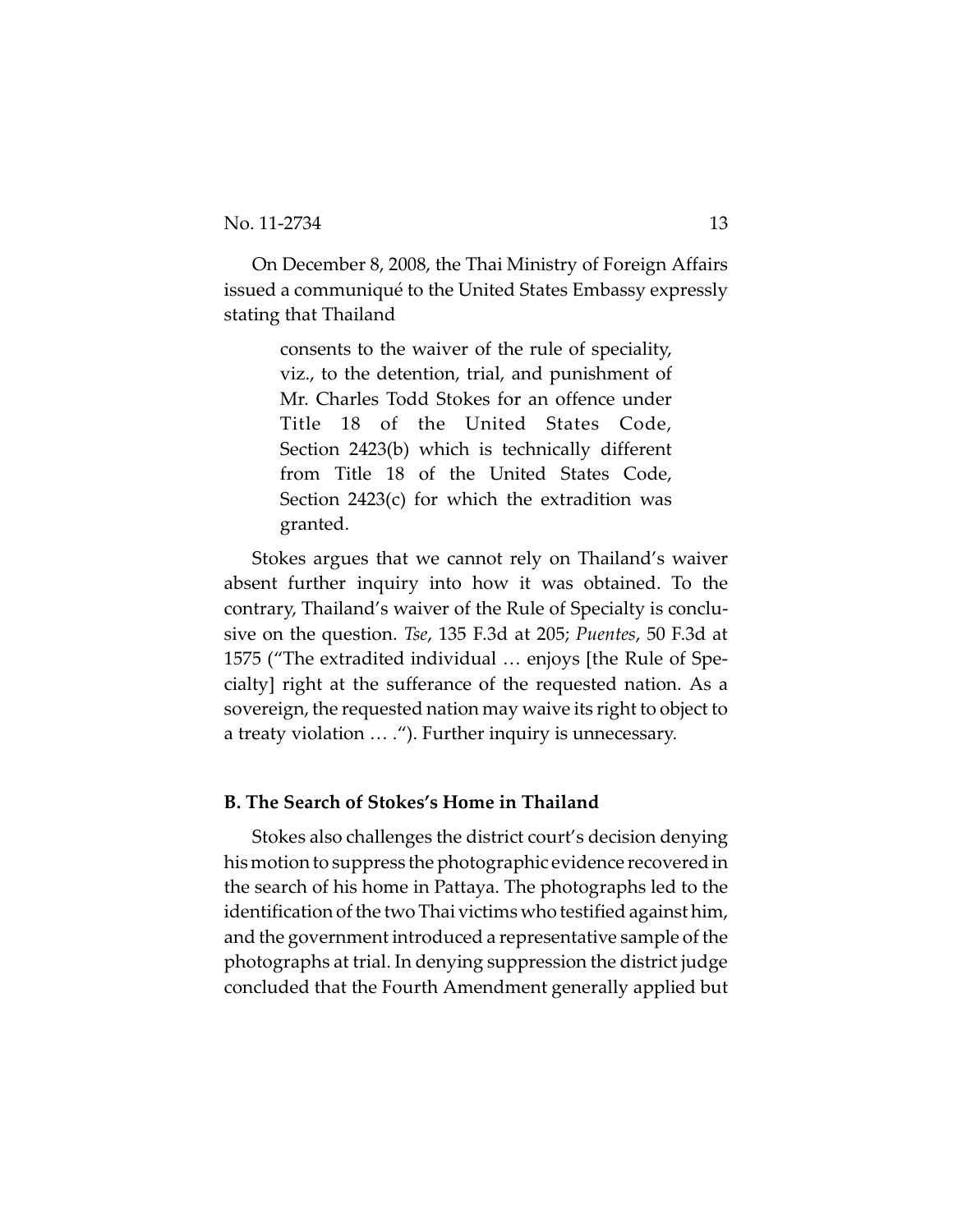the Amendment's warrant requirement and Warrant Clause did not. The judge also found the search reasonable under all the circumstances. Alternatively, the judge held that even if the search violated the Fourth Amendment, the exclusionary rule would not apply because the ICE agents relied in good faith on Thai law-enforcement authorities. We review the district court's decision under a split standard of review; factual findings are reviewed for clear error, and legal conclusions and the ultimate determination of reasonableness are subject to de novo review. *United States v. Uribe*, 709 F.3d 646, 649 (7th Cir. 2013).

## **1***. Extraterritorial Application of the Fourth Amendment*

Evidence obtained in a search of an American citizen by foreign authorities operating within their own country is generally admissible in the courts of the United States even if the search does not otherwise comply with our law, including the law of the Fourth Amendment. *See United States v. Emmanuel*, 565 F.3d 1324, 1330 (11th Cir. 2009) ("The general rule is that evidence obtained from searches carried out by foreign officials in their own countries is admissible in United States courts, even if the search would not otherwise comply with United States law or the law of the foreign country."); *United States v. Barona*, 56 F.3d 1087, 1096 (9th Cir. 1995); *United States v. Peterson*, 812 F.2d 486, 490 (9th Cir. 1987); *United States v. Morrow*, 537 F.2d 120, 140 (5th Cir. 1976). But if U.S. agents substantially participate in an extraterritorial search of a U.S. citizen and the foreign officials were essentially acting as agents for their American counterparts or the search amounted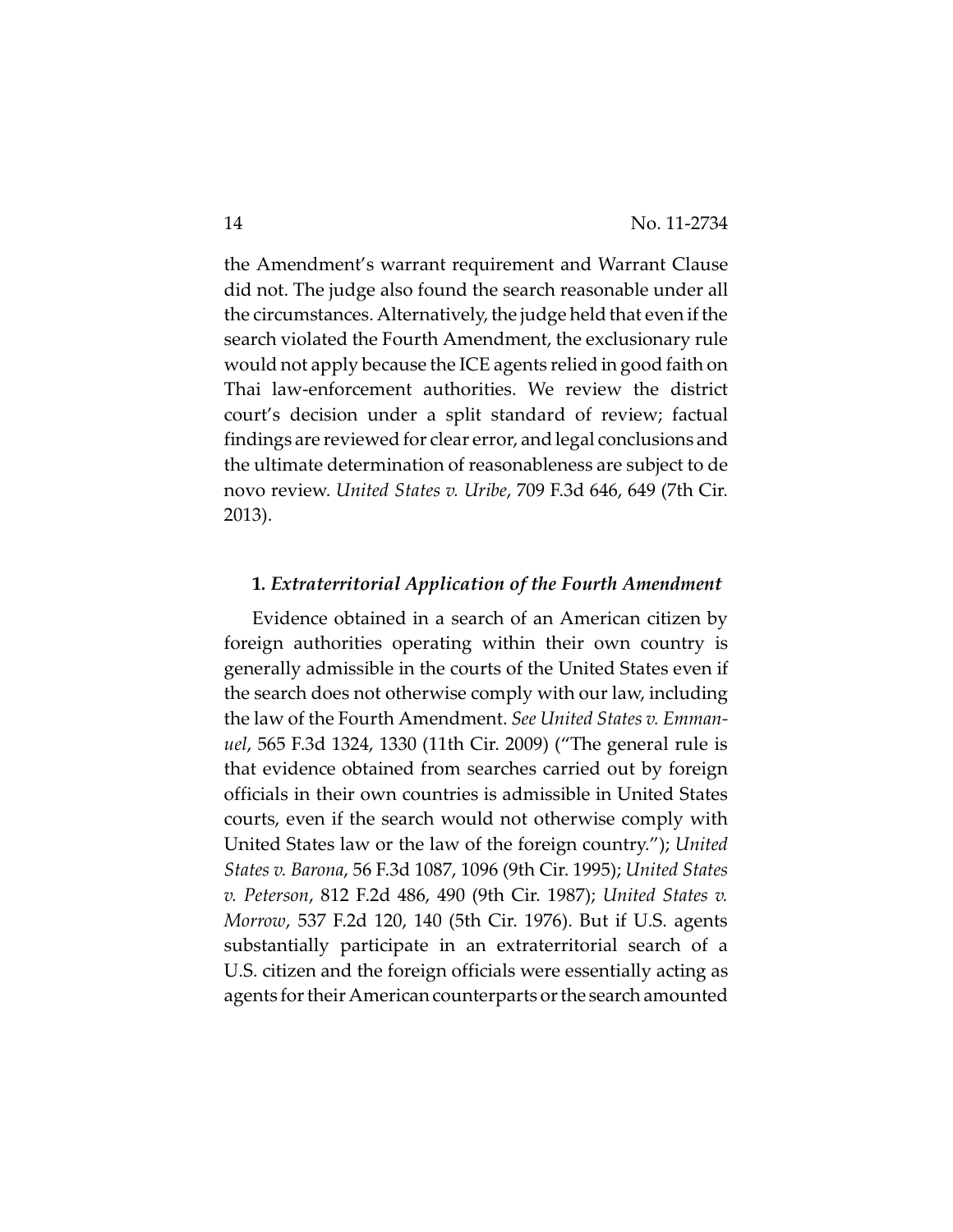to a joint operation between American and foreign authorities, the Fourth Amendment generally applies. *See Emmanuel*, 565 F.3d at 1330; *Barona*, 56 F.3d at 1096; *Peterson*, 812 F.2d at 490; *cf. United States v. Marzano*, 537 F.2d 257, 269–71 (7th Cir. 1976) (holding that FBI agents who merely supplied information to Grand Cayman police and observed but did not participate in the search by authorities in that country did not trigger Fourth Amendment protection).

The district court held that because the ICE agents initiated the investigation of Stokes and fully participated in the search of his home, the search was a joint operation between American and Thai authorities and "some measure" of Fourth Amendment protection applied. *Stokes*, 710 F. Supp. 2d at 697. The government does not contest this ruling, for good reason. On these facts we agree with the district court that the Fourth Amendment generally applies.

That conclusion, however, does not answer the more precise question about the extraterritorial reach of the Amendment's warrant requirements. The Fourth Amendment provides:

> The right of the people to be secure in their persons, houses, papers, and effects, against unreasonable searches and seizures, shall not be violated, and no Warrants shall issue, but upon probable cause, supported by Oath or affirmation, and particularly describing the place to be searched, and the persons or things to be seized.

U.S. CONST. amend. IV. Stokes argues that the Thai warrant violated the Warrant Clause because it did not describe the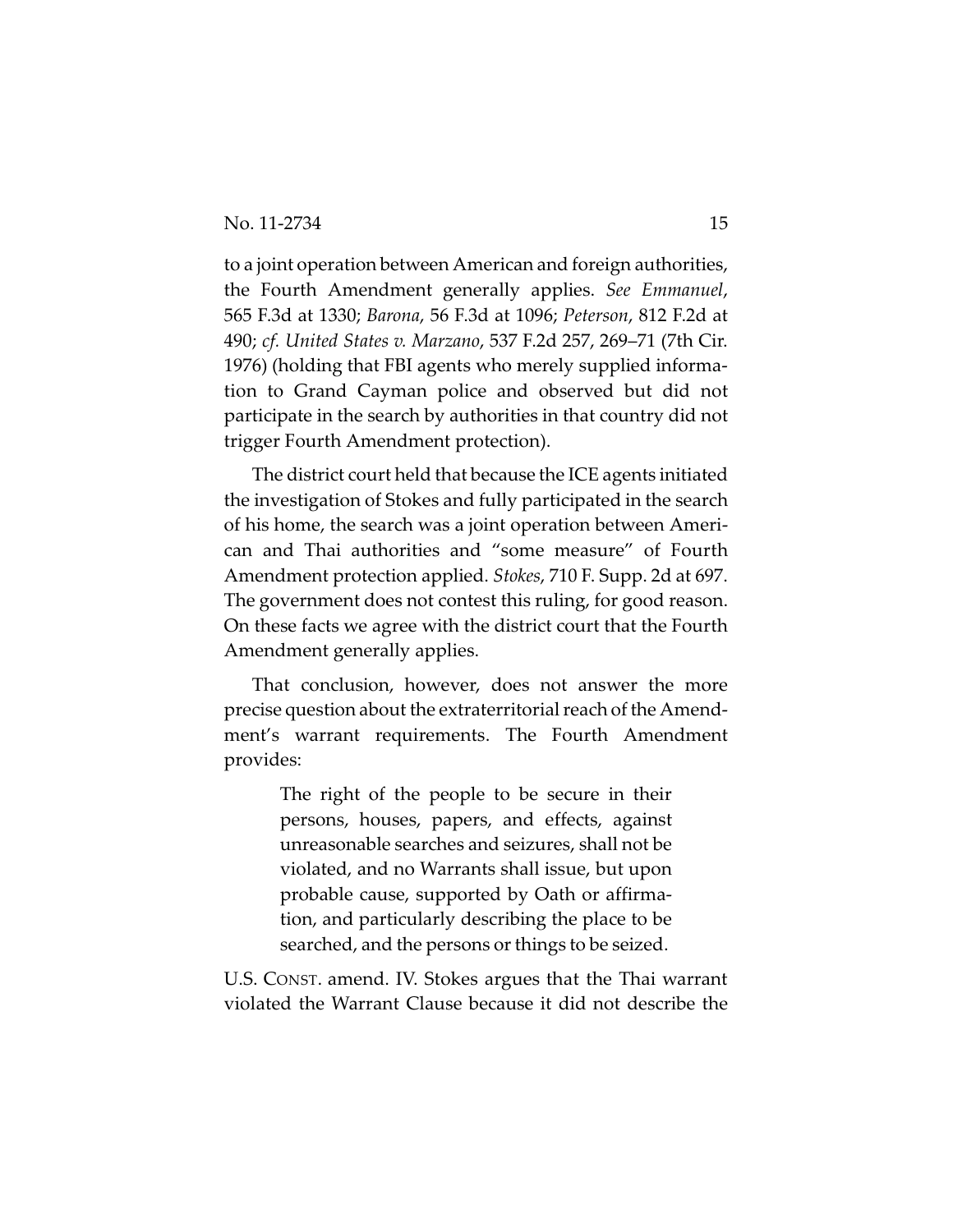items to be seized with particularity and the search exceeded the scope of the warrant. There is no question that the warrant used very general language. Stokes's argument thus requires us to decide whether an extraterritorial search by U.S. agents is subject to the Warrant Clause.

The Warrant Clause is phrased as a limitation on the power to issue warrants and is distinct from the Fourth Amendment's "warrant requirement," which though not expressed in the text of the Amendment is implied as a matter of long-standing Supreme Court doctrine.<sup>2</sup> See Kentucky v. King, 131 S. Ct. 1849, 1856 (2011) ("Although the text of the Fourth Amendment does not specify when a search warrant must be obtained, this Court has inferred that a warrant must generally be secured."); *Brigham City v. Stuart*, 547 U.S. 398, 403 (2006) ("searches and seizures inside a home without a warrant are presumptively unreasonable"); *Payton v. New York*, 445 U.S. 573, 586–87 (1980). The Supreme Court has never addressed whether the Warrant Clause or the doctrinal requirement of a warrant applies extraterritorially. Nor have we.

 $^{\text{2}}$  Because warrants immunized government agents against liability for trespass, the Fourth Amendment's Warrant Clause aimed to limit their availability by imposing explicit requirements on their issuance. *See* AKHIL REED AMAR, THE BILL OF RIGHTS: CREATION AND RECONSTRUCTION 68–76 (1998); Akhil Reed Amar, *Fourth Amendment First Principles*, 107 HARV. L. REV. 757, 761–81 (1994); William J. Stuntz, *The Substantive Origins of Criminal Procedure*, 105 YALE L.J. 393, 409–10 (1995). The "warrant requirement" in modern Fourth Amendment doctrine arises by implication and operates as a general presumption that warrantless searches are unreasonable, subject to certain well-established exceptions. *See Kentucky v. King*, 131 S. Ct. 1849, 1856 (2011); *Brigham City v. Stuart*, 547 U.S. 398, 403 (2006); *Groh v. Ramirez*, 540 U.S. 551, 559 (2004); *Payton v. New York*, 445 U.S. 573, 586–87 (1980).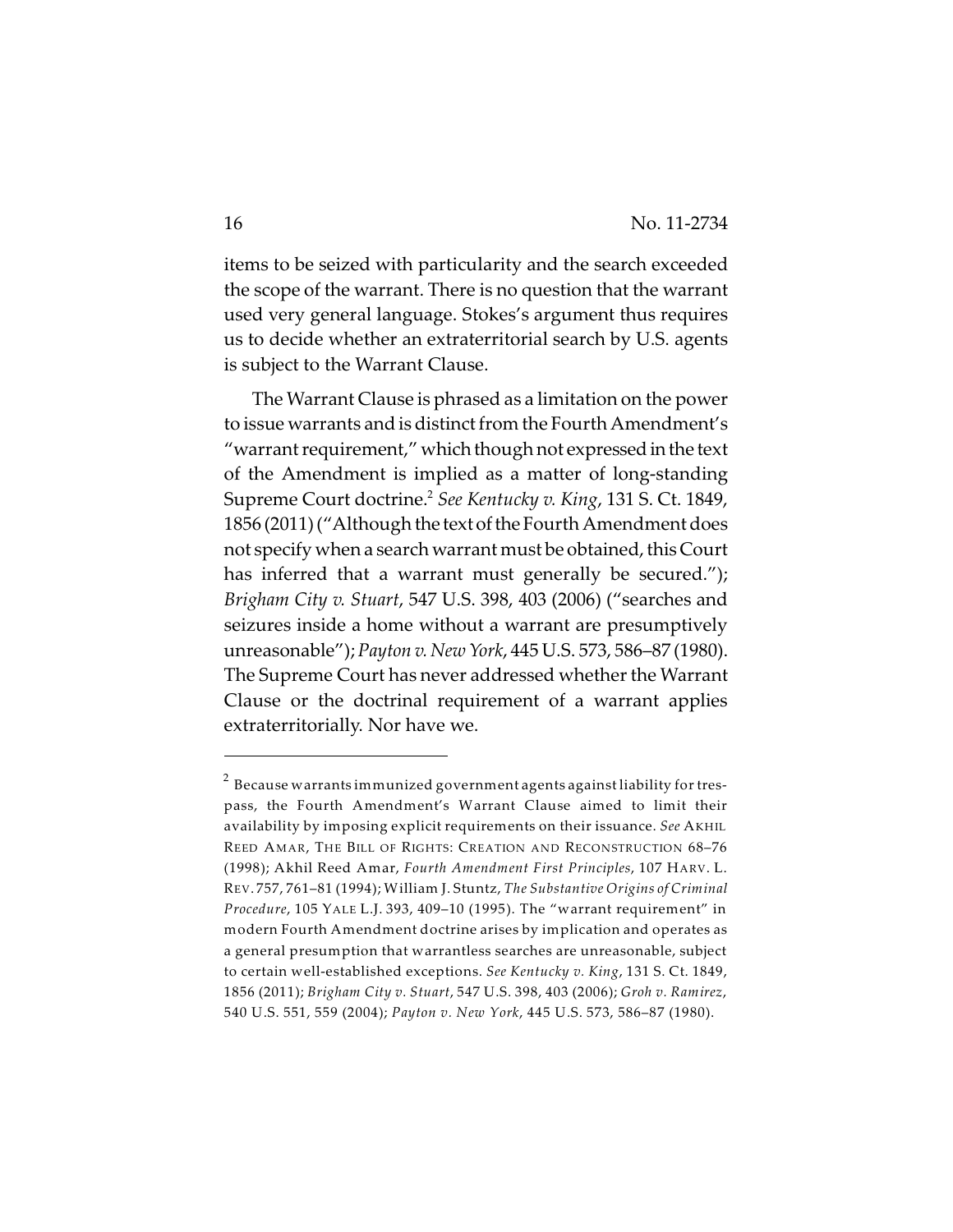The Supreme Court's reasoning in *United States v. Verdugo-Urquidez*, 494 U.S. 259 (1990), sheds some light on the question. In *Verdugo-Urquidez* the Court held that the Fourth Amendment has no application to a warrantless search by U.S. agents of a nonresident alien's property located in a foreign country—there, Mexico. *Id.* at 261. The Court based its holding on "the text of the Fourth Amendment, its history, and [the Court's] cases discussing the application of the Constitution to aliens and extraterritorially." *Id.* at 274. Because the Amendment did not apply at all, the Court had no need to separately address whether the warrant requirement and the Warrant Clause applied to foreign searches by American agents. But the Court noted in passing that any warrant issued by a judicial officer in this country "would be a dead letter outside the United States." *Id*. Justice Kennedy's concurring opinion was more direct:

> The absence of local judges or magistrates available to issue warrants, the differing and perhaps unascertainable conceptions of reasonableness and privacy that prevail abroad, and the need to cooperate with foreign officials all indicate that the Fourth Amendment's warrant requirement should not apply in Mexico as it does in this country.

*Id.* at 278 (Kennedy, J., concurring). Justice Stevens echoed the point in his concurrence, as did Justice Blackmunin dissent. *See id.* at 279 (Stevens, J., concurring in the judgment) ("I do not believe the Warrant Clause has any application to searches of noncitizens' homes in foreign jurisdictions because American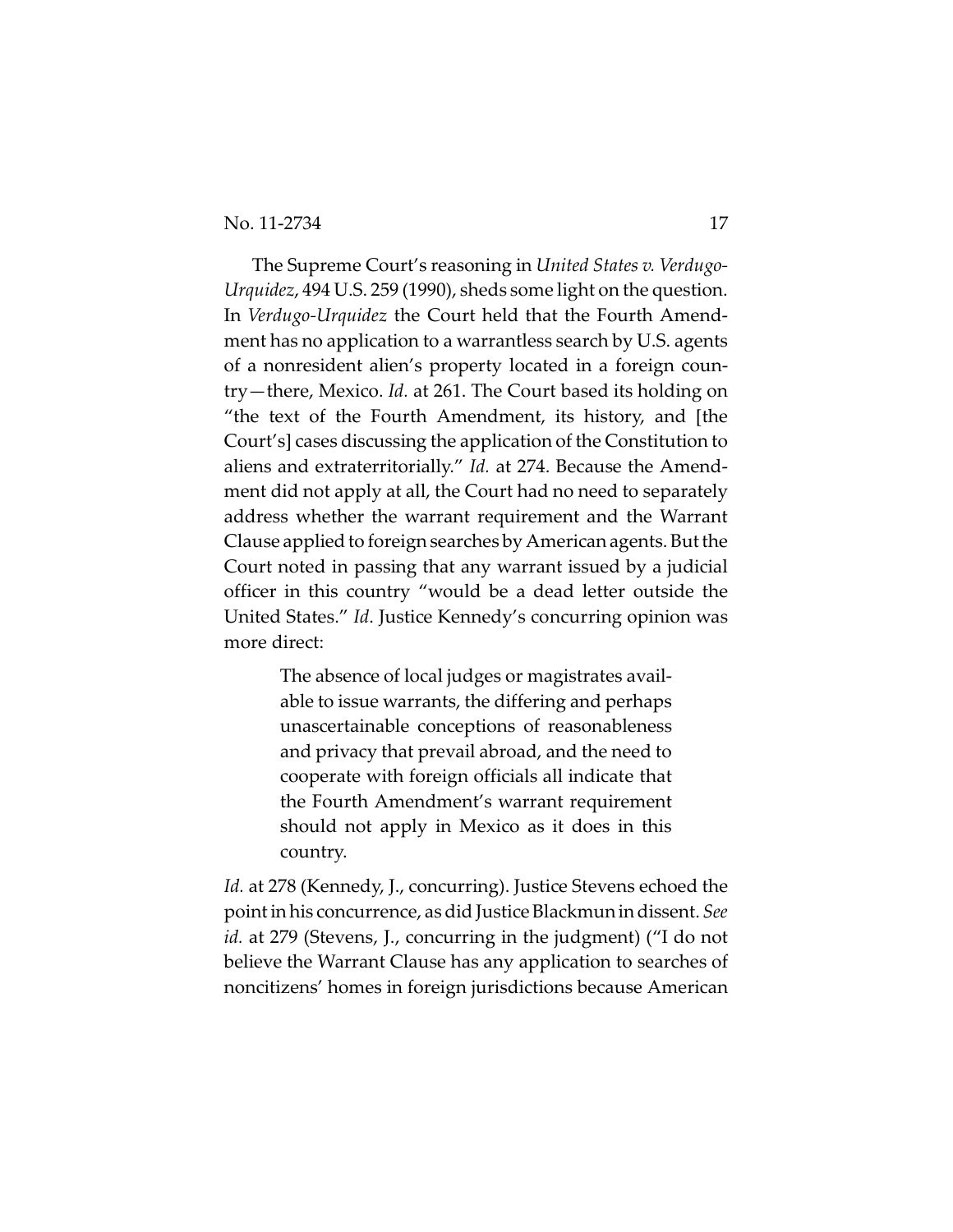magistrates have no power to authorize such searches."); *id.* at 297 (Blackmun, J., dissenting) ("[A]n American magistrate's lack of power to authorize a search abroad renders the Warrant Clause inapplicable to the search of a noncitizen's residence outside this country.").

Among the circuit courts of appeals, only the Second has addressed whether the Fourth Amendment's warrant requirement applies to searches conducted by U.S. agents overseas, concluding that it does not. *See In re Terrorist Bombings*, 552 F.3d at 167 ("[W]e hold that the Fourth Amendment's warrant requirement does not govern searches conducted abroad by U.S. agents; such searches of U.S. citizens need only satisfy the Fourth Amendment's requirement of reasonableness."). The Second Circuit took its cues from *Verdugo-Urquidez,* in which no fewer than "seven justices of the Supreme Court endorsed the view that U.S. courts are not empowered to issue warrants for foreign searches." *Id.* at 169.

Beyond reading the clear signals from the Supreme Court in *Verdugo-Urquidez*, the Second Circuit noted the absence of any historical support for the argument that the Fourth Amendment's warrant requirement applies to searches carried out by U.S. agents overseas. *Id.* ("[T]here is nothing in our history or our precedents suggesting that U.S. officials must first obtain a warrant before conducting an overseas search."). The court also considered the foreign-policy implications of extending the warrant requirement to extraterritorial searches, noting that "nothing in the history of the foreign relations of the United States would require that U.S. officials obtain warrants from foreign magistrates … or, indeed, to suppose that all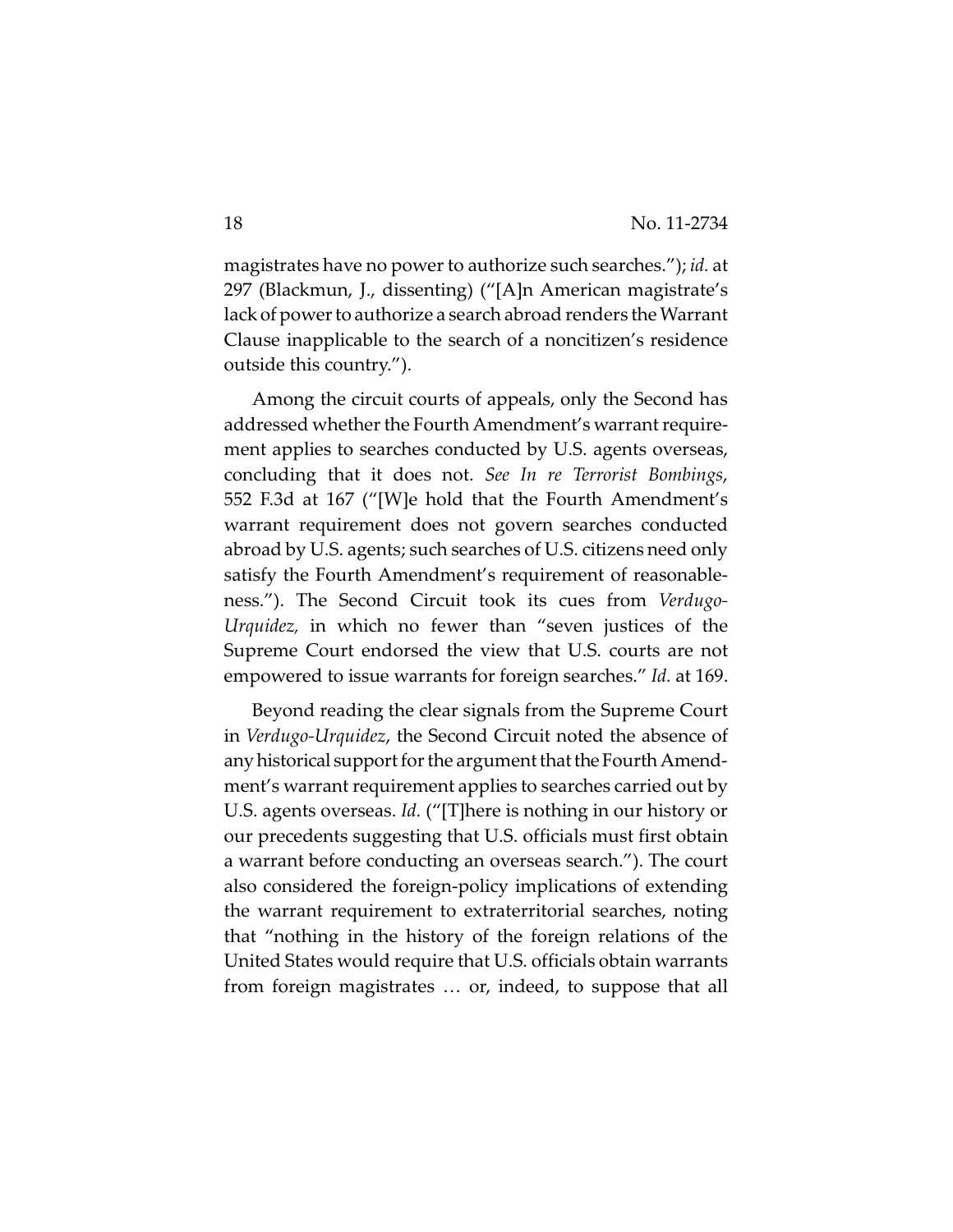other states have search and investigation rules akin to our own." *Id.* at 170.

Finally, the court returned to the basic difficulty that "if U.S. judicial officers were to issue search warrants intended to have extraterritorial effect, such warrants would have dubious legal significance, if any, in a foreign nation." *Id.* at 171. And "it is by no means clear that U.S. judicial officers could be authorized to issue warrants for overseas searches." *Id*. For these reasons, the court concluded that "the Fourth Amendment's Warrant Clause has no extraterritorial application," and "foreign searches of U.S. citizens conducted by U.S. agents are subject only to the Fourth Amendment's requirement of reasonableness." *Id.*

Stokes has no response to *In re Terrorist Bombings*. Nor does he grapple with the clear implication of the Supreme Court's statements in *Verdugo-Urquidez*. We agree with the Second Circuit's reasoning and now hold that the Fourth Amendment's warrant requirement, and by extension the strictures of the Warrant Clause, do not apply to extraterritorial searches by U.S. agents. The search of Stokes's home in Thailand is governed by the Amendment's basic requirement of reasonableness, *see In re Terrorist Bombings*, 552 F.3d at 170 n.7, to which we now turn.

## **2.** *Reasonableness of the Search*

Whether a search is reasonable under the Fourth Amendment depends on the totality of the circumstances and requires the court to weigh the intrusion on individual privacy against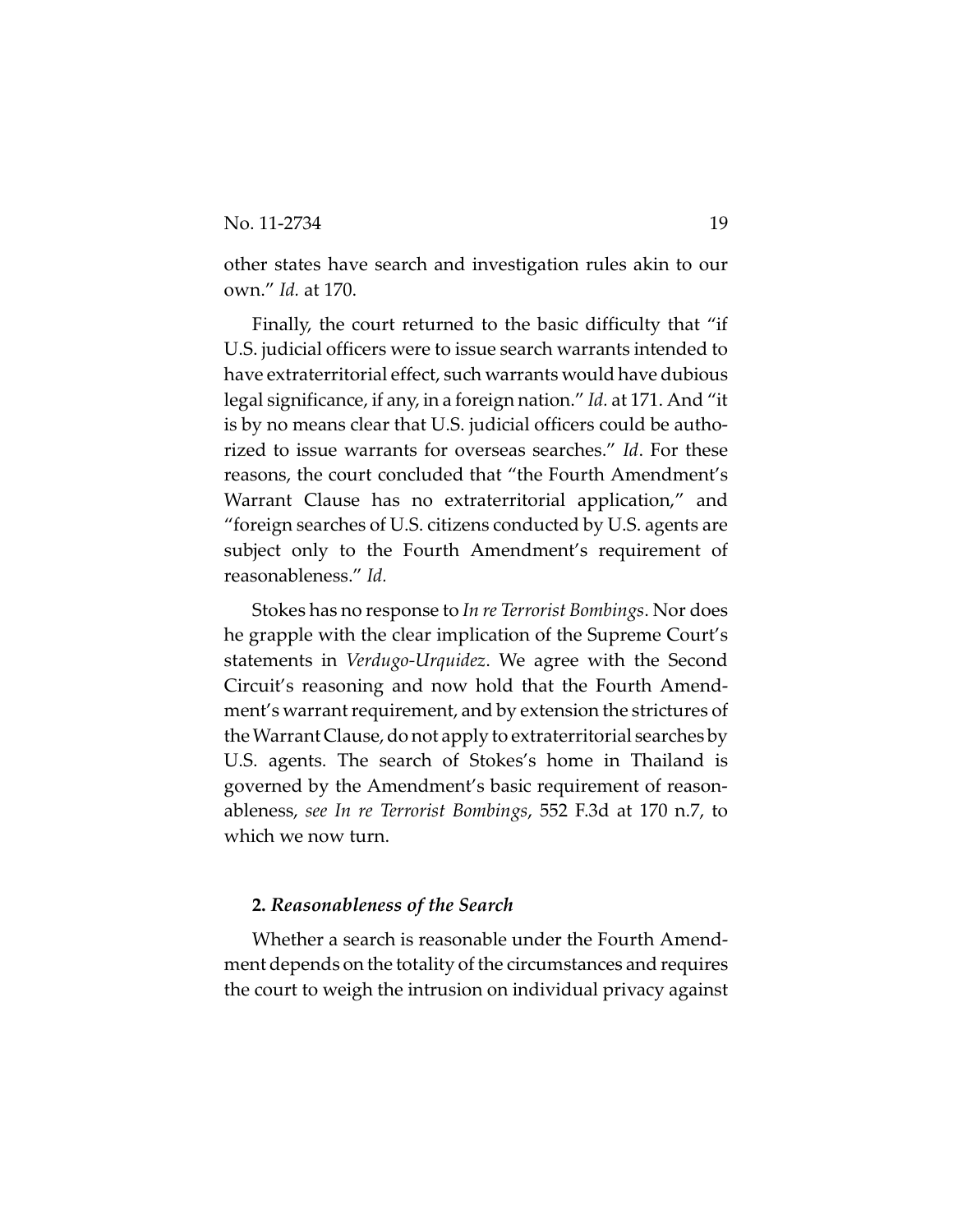the government's need for information and evidence. *Samson v. California*, 547 U.S. 843, 848 (2006). On the individual side of the ledger, the privacy of the home is central to the Fourth Amendment right. *See Kyllo v. United States*, 533 U.S. 27, 31 (2001). Against that core individual right is the government's strong interest in preventing the sexual exploitation of children.

In finding the search reasonable, the district court was heavily influenced by the fact that the joint investigation by ICE and the Royal Thai Police had produced information that "almost certainly" would have been sufficient to establish probable cause that Stokes had committed a crime and evidence of it would be found in his home. *Stokes*, 710 F. Supp. 2d at 701. We agree but omit the qualifier "almost." Probable cause requires a commonsense "assessment of probabilities in particular factual contexts," *Illinois v. Gates*, 462 U.S. 213, 232 (1983), and here the district court marshaled the compelling evidence supporting probable cause:

> Stokes had been fired from two Thai schools in one year for touching children inappropriately. His colleagues at a third school told investigators that he continued to engage in similar behavior. Stokes had a history of sexually assaulting children[] and a criminal conviction for inappropriately touching a child in the United States. He was seen regularly hugging and kissing one particular male student.Two credible informants separately indicated that Stokes, an unmarried, middle-aged man, intimated that he was sexually attracted to children and boasted about living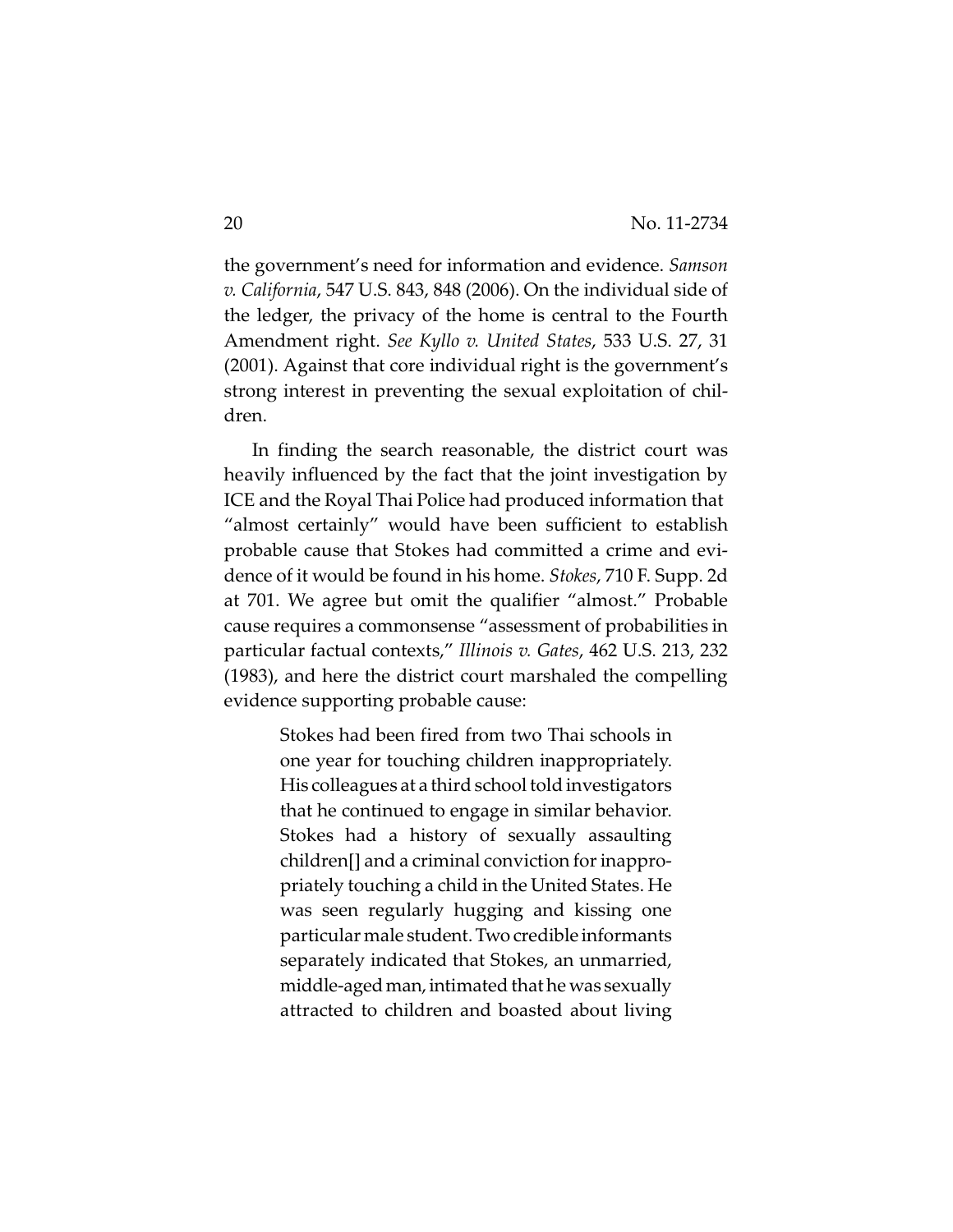with young Thai boys. ICE Investigators also verified through cooperation with Thai authorities that a witness had, on at least one occasion, seen young boys reporting to Stokes's private quarters.

*Stokes*, 710 F. Supp. 2d at 701.

Moreover, the search was executed in a reasonable manner. The law-enforcement team acted pursuant to a valid Thai search warrant. The search took place during the daytime hours. Although Stokes was not at home when the officers arrived early in the morning, they waited for him before entering the home. Stokes was not restrained during the search, containers were not broken open, and Stokes received an inventory of the items seized. The entire search lasted only about two hours. In the district court's view, "Thai and U.S. officials acted reasonably to minimize the intrusiveness of the search." *Id.* at 702. Again, we agree. Because the search of Stokes's home was reasonable, the district court properly denied suppression of the evidence recovered there.

## **C. Remaining Claims**

Stokes raises a bevy of additional arguments, some downright frivolous and the rest simply meritless. We move through the remaining issues with more dispatch.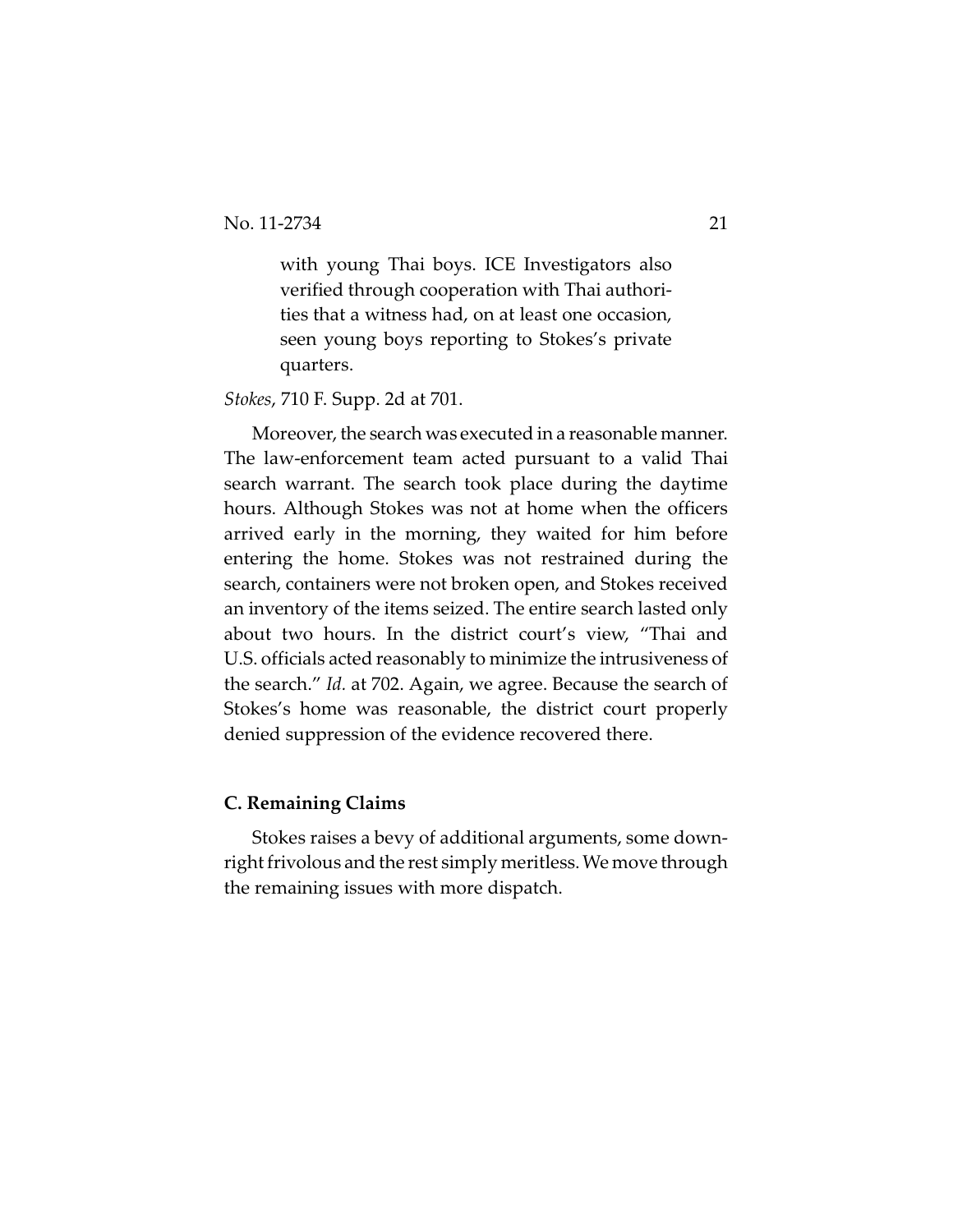## **1***. Commerce Clause Challenge to 18 U.S.C. § 2423(b)*

Relying on *United States v. Lopez*, 514 U.S. 549 (1995), and *United States v. Morrison*, 529 U.S. 598 (2000), Stokes argues that § 2423(b) exceeds Congress's power under the Commerce Clause. Neither *Lopez* nor *Morrison* is helpful here. In *Lopez* the <sup>3</sup> Supreme Court explained that Congress is authorized under the Commerce Clause to regulate three categories of activity: (1) the use of the channels of interstate commerce; (2) the use of the instrumentalities of interstate commerce, or persons or things in interstate commerce; and (3) activities that have a substantial relation to interstate commerce (that is, that substantially affect interstate commerce). *See Lopez*, 514 U.S. at 558–59. *Lopez* and *Morrison* raised questions about the limits of the third category—the "substantial effects" power—but § 2423(b) fits comfortably within the first category, the "channels power." The statute makes it a crime to travel in interstate or foreign commerce "for the purpose of engaging in any sexual act … with a person under 18 years of age." 18 U.S.C. § 2423(b) (effective Oct. 30, 1998 to Nov. 1, 2002).

In keeping with these general principles, several circuits have held that § 2423(b) is a proper exercise of the channels power*. See, e.g.*, *United States v. Tykarsky*, 446 F.3d 458, 470 (3d Cir. 2006); *United States v. Han*, 230 F.3d 560, 562–63 (2d Cir. 2000). It's worth emphasizing here that Stokes's case does not implicate the usual federalism concerns that animate most Commerce Clause challenges. "Foreign commerce is

 $^3$  The Commerce Clause provides: "The Congress shall have Power  $\ldots$  To regulate Commerce with foreign Nations, and among the several States, and with Indian Tribes … ." U.S. CONST. art. 1, § 8, cl. 3.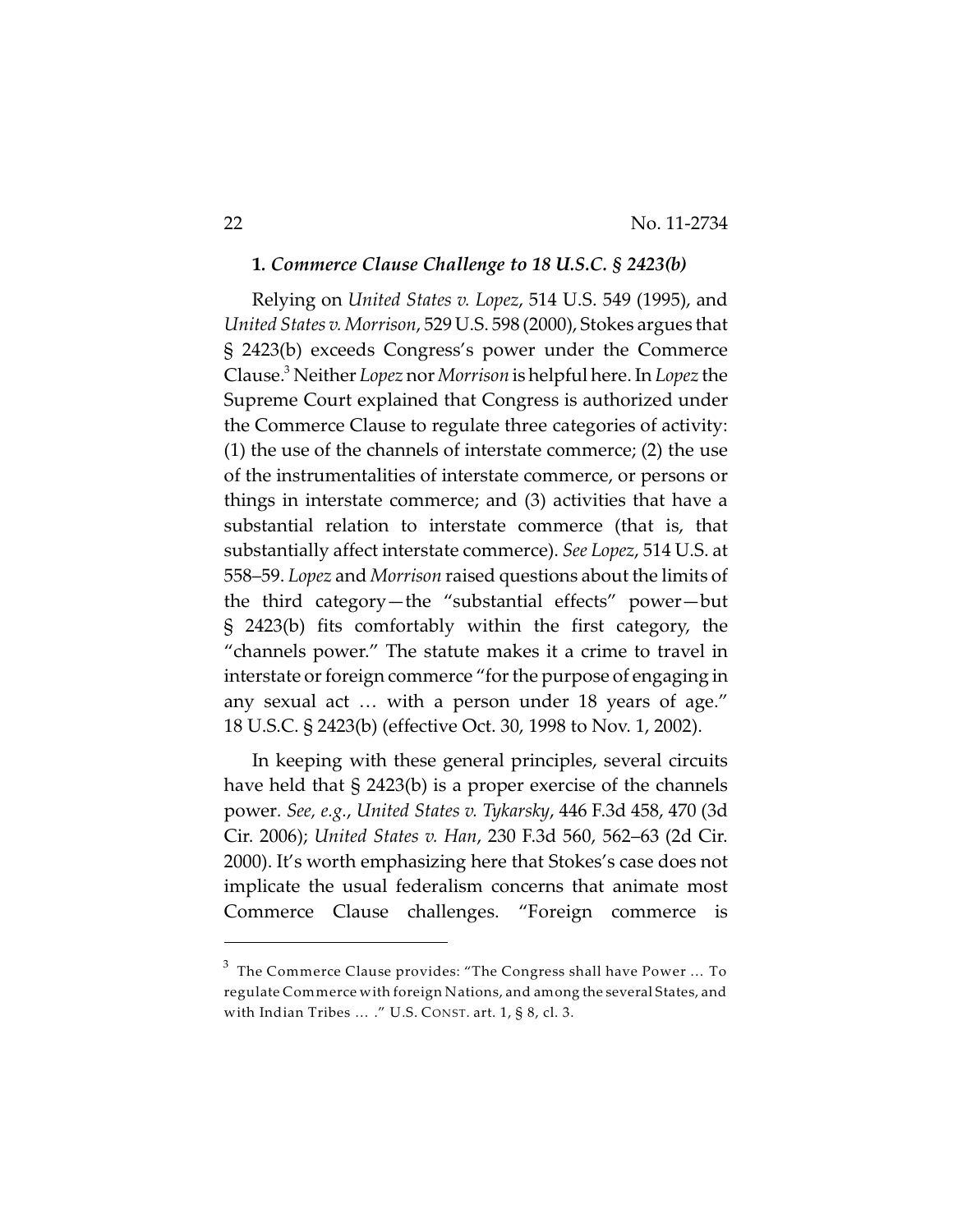pre-eminently a matter of national concern." *Japan Line, Ltd. v. County of Los Angeles*, 441 U.S. 434, 448 (1979). In this regard, the Fifth Circuit has affirmed a conviction under § 2423(b) on almost identical facts. *See United States v. Bredimus*, 352 F.3d 200, 208 (5th Cir. 2003). In *Bredimus* the defendant was convicted of traveling to Thailand for the purpose of engaging in sexual acts with minors. *Id.* at 201. The court rejected the defendant's Commerce Clause challenge to § 2423(b). *Id.* at 204–08.

Relatedly, Stokes contends that  $\S 2423(b)$  is unconstitutional because it criminalizes "mere thought" in interstate or foreign commerce. Not so. The statute targets the use of the channels of interstate and foreign commerce for a particular illicit purpose—the purpose of engaging in a sexual act with a minor—and not just "mere thought" in interstate or foreign commerce. As the First Circuit noted in rejecting a similar argument, "[p]roof of intent naturally means proving state of mind, but that does not mean that one is punishing 'mere thought' any more than that the requirement of proving *mens rea* in most crimes means that one is solely punishing 'mere thought.' " *United States v. Gamache*, 156 F.3d 1, 8 (1st Cir. 1998). Section 2423(b) lies well within Congress's power under the Commerce Clause.

## **2.** *Vagueness Challenge to 18 U.S.C. § 2423(b)*

Stokes also contends that § 2423(b) is unconstitutionally vague. This argument requires an examination of the full text of § 2423(b) as it stood at the time of Stokes's travel: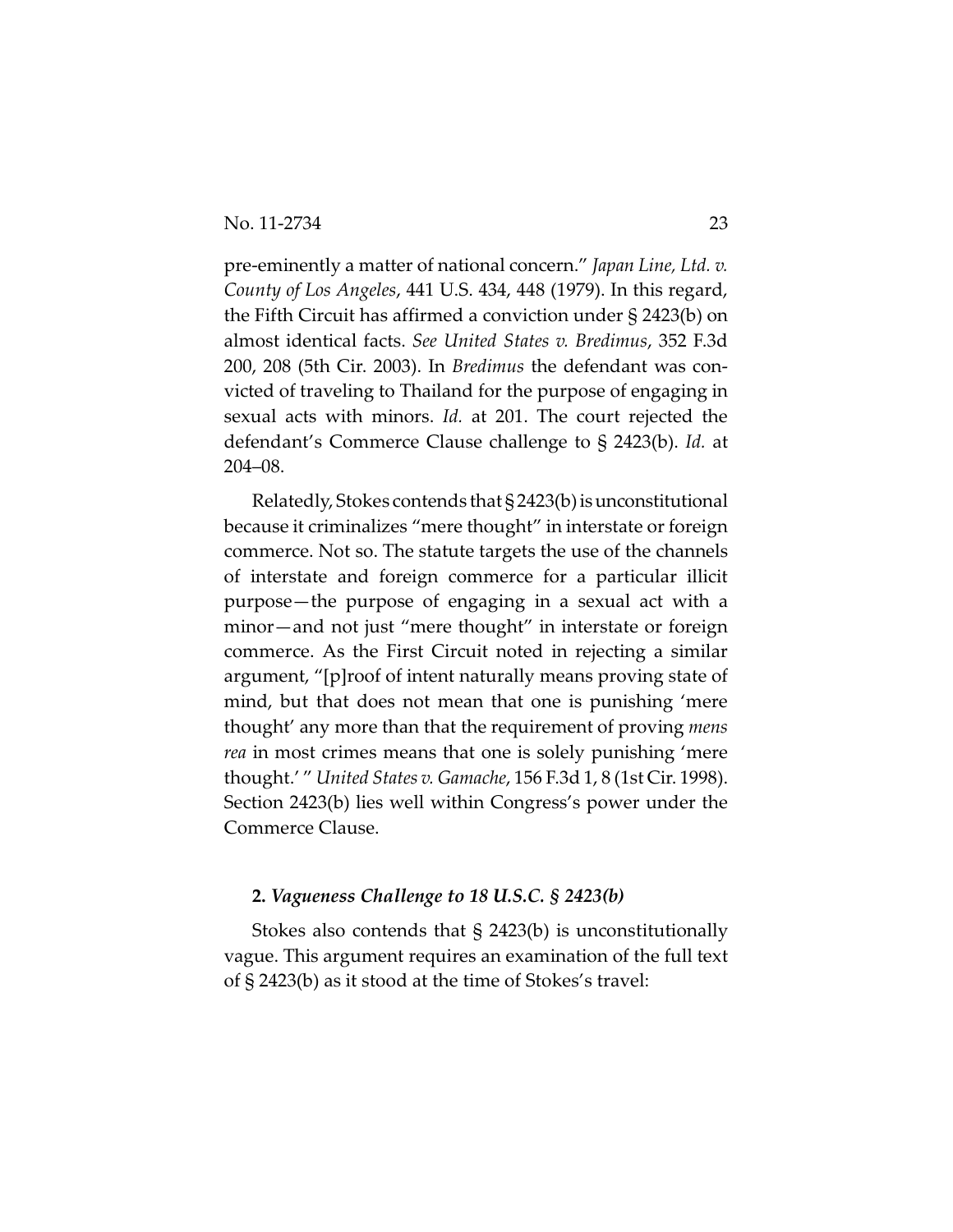A person who travels in interstate commerce, or conspires to do so, or a United States citizen or an alien admitted for permanent residence in the United States who travels in foreign commerce, or conspires to do so, for the purpose of engaging in any sexual act (as defined in section 2246) with a person under 18 years of age that would be in violation of chapter 109A if the sexual act occurred in the special maritime and territorial jurisdiction of the United States shall be fined under this title, imprisoned not more than 15 years, or both.

18 U.S.C. § 2423(b) (effective Oct. 30, 1998 to Nov. 1, 2002). Stokes focuses on the phrase "sexual act … with a person under 18 years of age that would be in violation of chapter 109A." He claims that this cross-reference renders the statute unconstitutionally vague because some of the crimes listed in chapter 109A (18 U.S.C. §§ 2241–2244) involve victims under the age of 16, making the age requirements contradictory and confusing.

Stokes's vagueness challenge sounds in the Fifth Amendment's guarantee of due process. "A conviction or punishment fails to comply with due process if the statute or regulation under which it is obtained 'fails to provide a person of ordinary intelligence fair notice of what is prohibited … . ' " *FCC v. Fox Television Stations, Inc.*, 132 S. Ct. 2307, 2317 (2012) (quoting *United States v. Williams*, 553 U.S. 285, 304 (2008)); *see also United States v. Jones*, 689 F.3d 696, 701 (7th Cir. 2012) ("Vagueness doctrine rests on concerns about fair notice and arbitrary enforcement."); *United States v. Plummer*, 581 F.3d 484, 488 (7th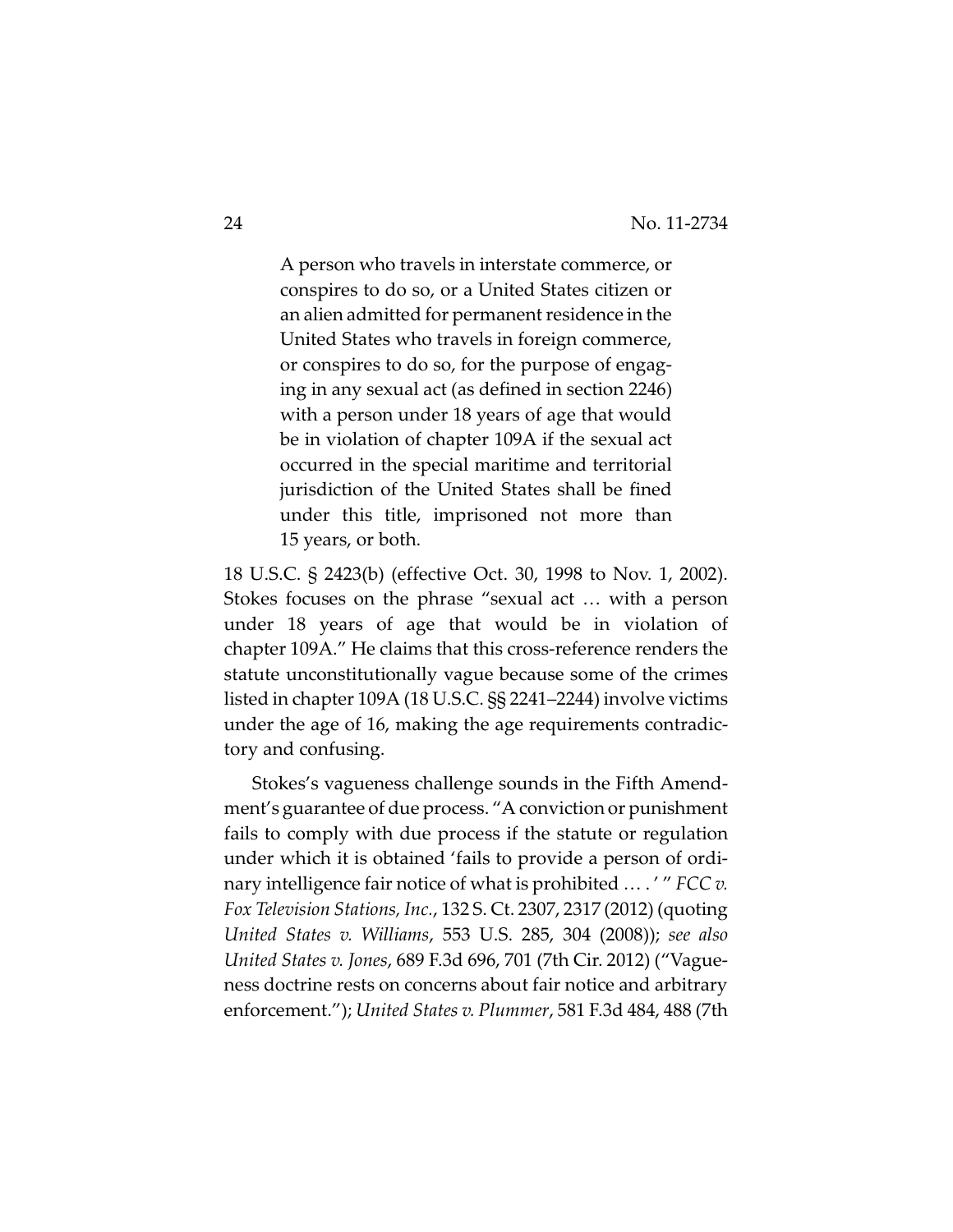Cir. 2009) (A statute is unconstitutionally vague if it " 'does not provide a person of ordinary intelligence a reasonable opportunity to know what is prohibited.' " (quoting *United States v. Lim*, 444 F.3d 910, 915 (7th Cir. 2006))).

With respect to the intended victim's age, the version of § 2423(b) under which Stokes was convicted has two basic requirements: (1) the sought-after victim must be a person under 18 years of age; and (2) the intended conduct must qualify as an offense under chapter 109A if the conduct had taken place within the special maritime and territorial jurisdiction of the United States. Chapter 109A creates a series of sex crimes, some of which do not contain victim-age requirements at all and some of which pertain only to minor victims under the age of 16. For example, under 18 U.S.C. § 2241(a), which defines aggravated sexual assault, it is a federal crime to cause another to engage in a sexual act by the use of force or threat if the conduct occurs in the special maritime and territorial jurisdiction of the United States. Section 2241(c), a different subsection of the same statute, criminalizes sexual acts with a person under the age of 12 within the same jurisdictional limits. Under § 2243(a) it is a federal crime to engage in a sexual act with a person older than 12 but younger than 16 within the same jurisdictional limits *if* the perpetrator is at least four years older than the victim. $4$ 

The cross-reference, though perhaps awkwardly phrased, does not introduce confusion. Together, § 2423(b) and the

 $^4\,$  There are other crimes listed in chapter 109A, but they are not relevant to Stokes's argument.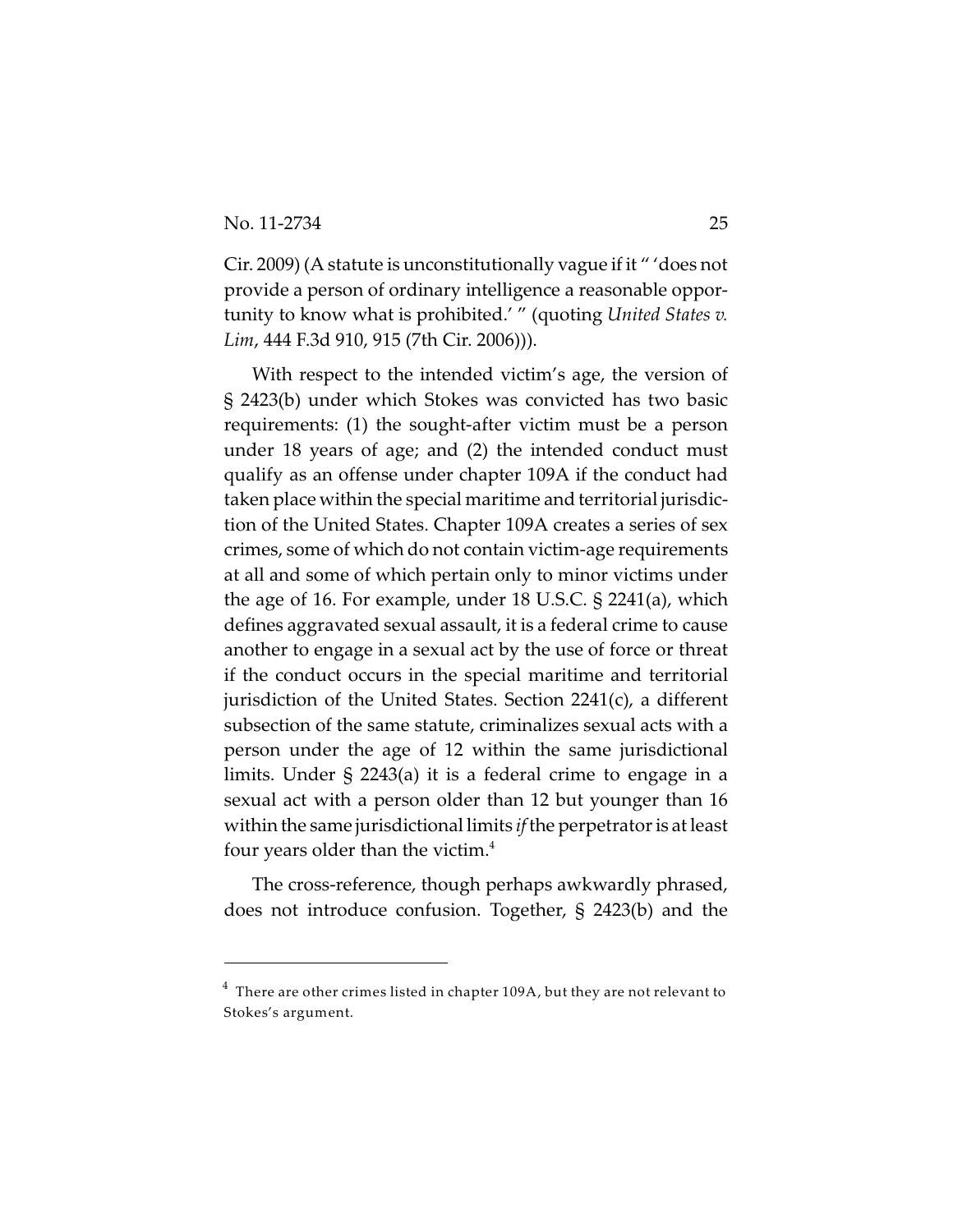crimes listed in chapter 109A criminalize interstate and foreign travel undertaken for any of the following purposes: (1) engaging in a sexual act with a minor under the age of 12, *see* § 2241(c); (2) engaging in a sexual act with a minor between the ages of 12 and 16 *if* the perpetrator is at least four years older than the victim, *see* § 2243(a); and (3) engaging in a sexual act with a minor between the ages of 16 and 18 by the use of force or threat, *see* § 2241(a). The statute is not unconstitutionally vague.<sup>5</sup>

## **3.** *Evidentiary Claims*

## **i***. Other-acts evidence under Rules 404(b), 413, and 414*

Stokes objects to the admission at trial of his 2000 Florida conviction for molesting two boys and the testimonial and

 $^5$  Stokes also argues that the indictment was unconstitutionally vague. The indictment closely tracked the language of 18 U.S.C. § 2423(b), so this argument overlaps with the challenge to the statute. Because the statute is not unconstitutionally vague, the indictment isn't either. And the indictment was otherwise legally sufficient. An indictment

must accomplish three functions: [I]t must state each of the elements of the crime charged; it must provide adequate notice of the nature of the charges so that the accused may prepare a defense; and it must allow the defendant to raise the judgment as a bar to future prosecutions for the same offense.

*United States v. Fassnacht*, 332 F.3d 440, 444–45 (7th Cir. 2003). The indictment met these requirements. Finally, the district court gave the jury clear instructions on the age-of-victim issue as it pertained to the facts of this case.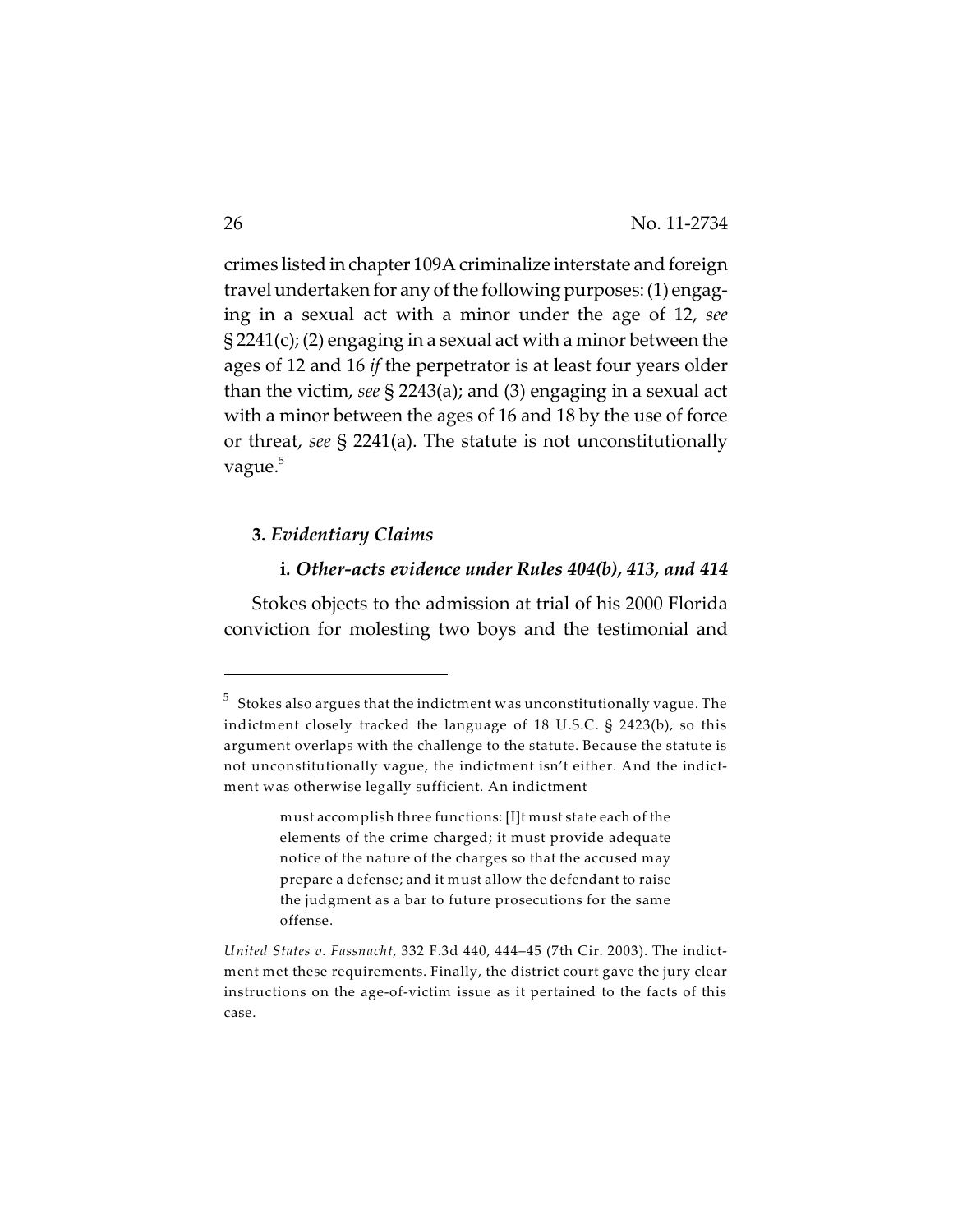photographic evidence of his sexual abuse of Thai boys. The district court allowed this evidence as proof of Stokes's intent in traveling to Thailand, as is permitted under Rule 404(b) of the Federal Rules of Evidence. The district court also admitted the evidence under Rules 413 and 414, which expressly permit the introduction of the defendant's prior acts of sexual assault or child molestation in a prosecution for sexual assault or child molestation.

Stokes first claims that Rules 413 and 414 are unconstitutional under the Due Process Clause and the equal-protection component of the Fifth Amendment. We have already rejected this argument, *see United States v. Julian*, 427 F.3d 471, 487 (7th Cir. 2005), as has the Tenth Circuit, *see United States v. Castillo*, 140 F.3d 874, 883 (10th Cir. 1998). We see no reason to revisit the issue here.

Stokes also insists that the other-acts evidence was admitted in violation of Rule 404(b). This argument is frivolous. Stokes's sexual abuse of young boys both before and after his travel to Thailand was directly and centrally relevant to his intent at the time of his travel, an element of the crime and a permitted purpose for the admission of other-acts evidence under Rule 404(b). *See* FED. R. EVID. 404(b)(2) (other-acts evidence "may be admissible for [a nonpropensity] purpose, such as proving motive, opportunity, intent, preparation, plan, knowledge, identity, absence of mistake, or lack of accident"). Indeed, Stokes's intent was the key disputed issue at trial. If that were not enough, as we have noted, Rules 413 and 414 expressly permit the introduction of prior acts of sexual assault or sexual molestation in a prosecution for sexual assault or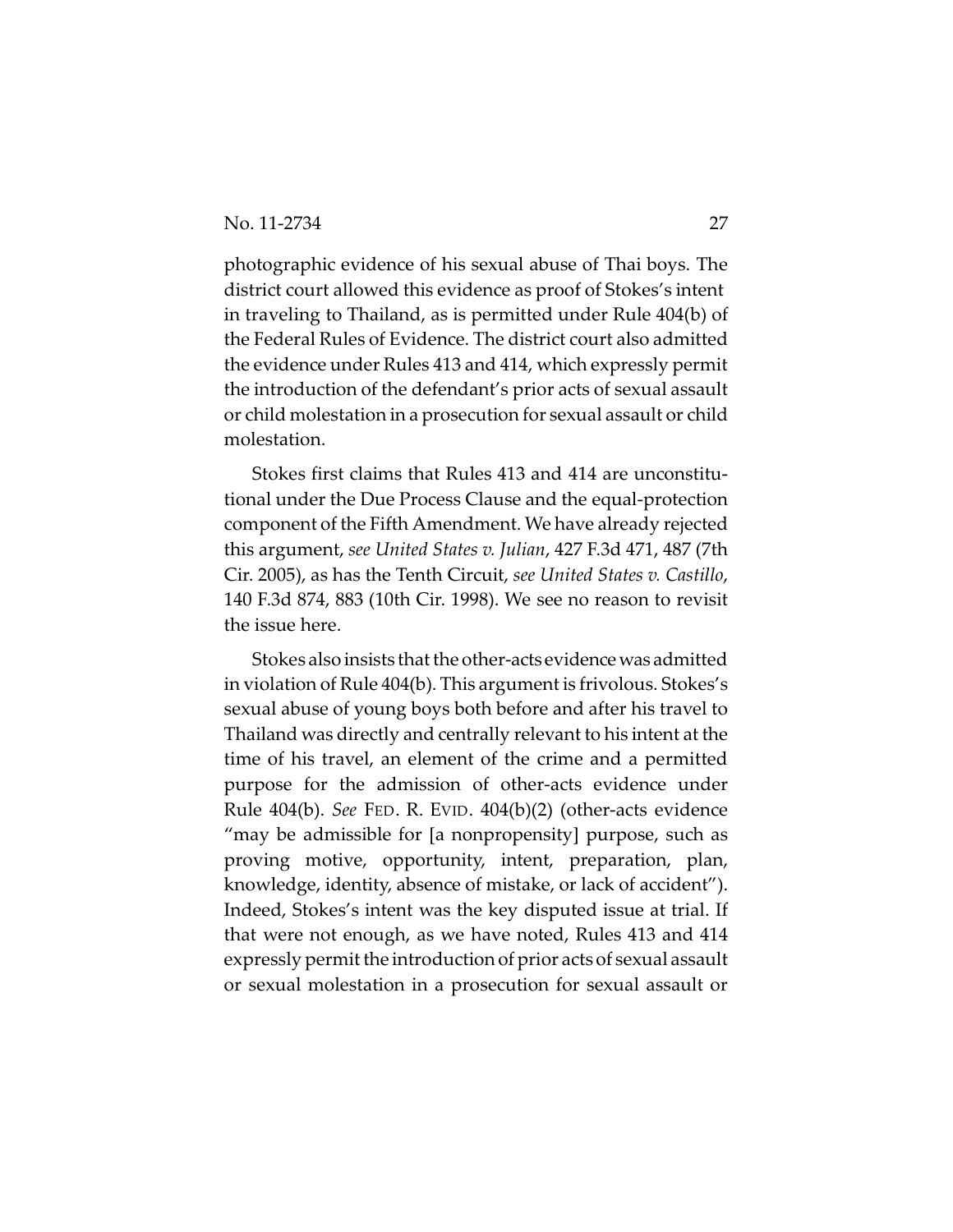sexual molestation, overriding the propensity bar in Rule  $404(a)(1)$ .

Moreover, in a case quite similar to this one involving a § 2423(b) prosecution, we have upheld the admission of the defendant's past acts of child molestation under Rules 404(b), 413, and 414*. See United States v. McGuire*, 627 F.3d 622, 626–27 (7th Cir. 2010) (holding that "[t]he testimony [of the child victims] was admissible as evidence of the defendant's *modus operandi* (and thus not excludable under Rule 404(b) of the Federal Rules of Evidence), and it was also admissible under Rules 413 and 414 as evidence of the defendant's previous crimes" (citation omitted)). We have also upheld the admission of the defendant's past acts of child molestation to show motive in child-pornography cases. *See, e.g.*, *United States v. Russell*, 662 F.3d 831, 846–47 (7th Cir. 2011) (holding that prior molestation was allowed under Rule 404(b) to show defendant's motive in taking obscene photographs of children); *United States v. Sebolt*, 460 F.3d 910, 917 (7th Cir. 2006) (holding that prior acts of sexual misconduct with a child are admissible to establish defendant's sexual interest in children and motive under Rule 404(b)).

Finally, this evidence was not unfairly prejudicial to Stokes under Rule 403. The government limited its photographic evidence to 20 representative images and presented the testimony of only two of Stokes's many victims.

## **ii***. Evidence of Stokes's changed lifestyle*

Stokes sought to introduce evidence that he dramatically changed his lifestyle following the search of his home in 2003.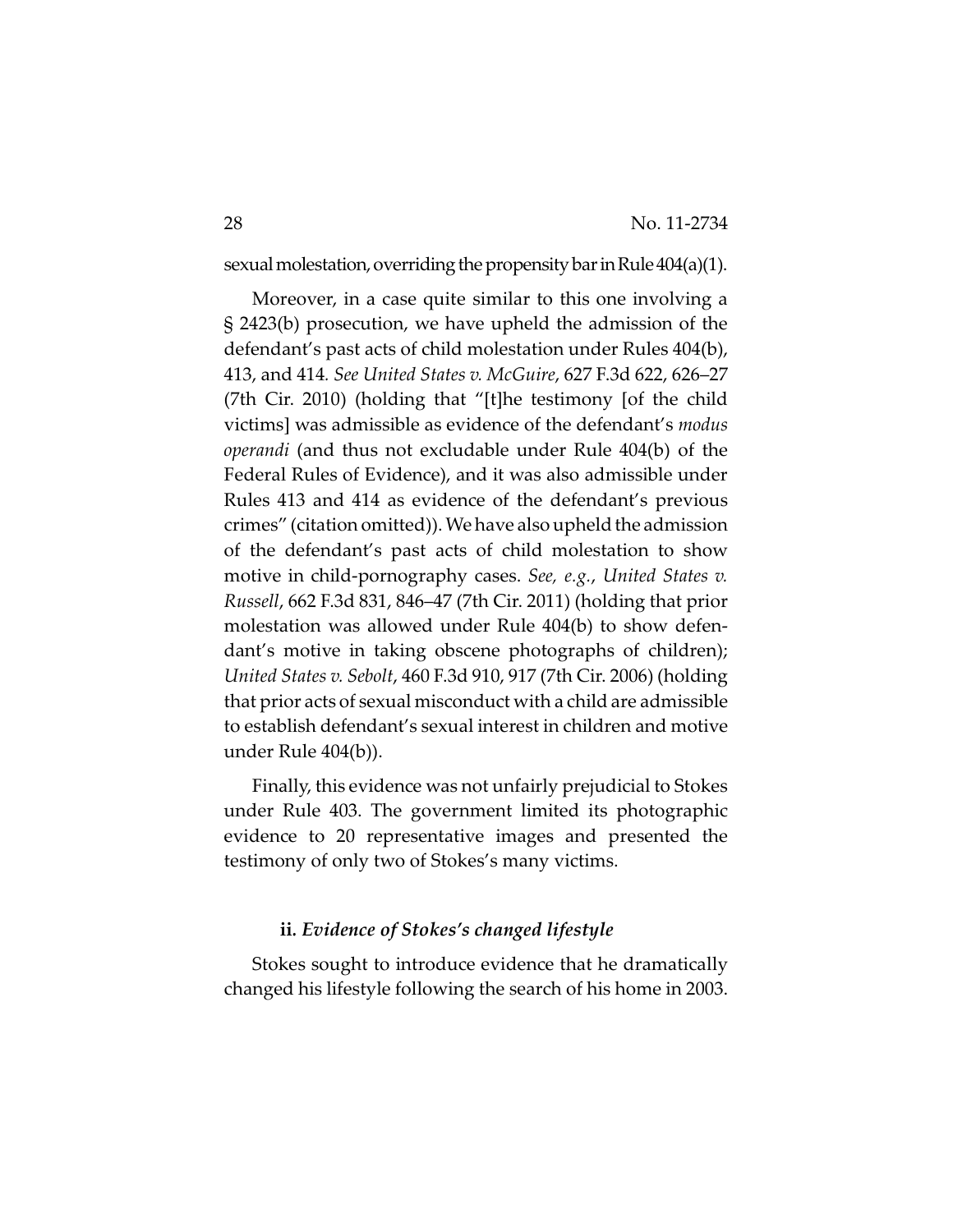Recall that three years passed between the October 2003 search and Stokes's arrest in 2006. Stokes wanted to testify that during this time, he got married, moved to a different area of Thailand, held a respectable position in a university, and established strong relations with his wife's family. The district court excluded this evidence as irrelevant. This ruling was sound. Any change in Stokes's ways after October 2003 was utterly irrelevant to his purpose in traveling to Thailand in March 2000 and January 2002.

## **4.** *Sufficiency of the Evidence*

Stokes next claims that the government's evidence was insufficient to convict him. This argument is frivolous. A defendant challenging the sufficiency of the evidence faces an intimidating standard of review. We ask only "whether after reviewing the evidence in the light most favorable to the prosecution, *any* rational trier of fact could have found the essential elements of the crime beyond a reasonable doubt." *Jackson v. Virginia*, 443 U.S. 307, 319 (1979). Stokes plows ahead undeterred, arguing that the evidence was insufficient because it "only established a general propensity to engage in illicit sexual activity" and did not "in any way speak to his specific intent on the relevant date" of his travel.

The illicit purpose of Stokes's travel was unmistakably established by the abundant evidence of what he did before and after the travel. Immediately after being convicted of misdemeanor battery for molesting two young boys in Florida, he sought and received permission to move to Thailand. Less than a month later he made the move, and within two weeks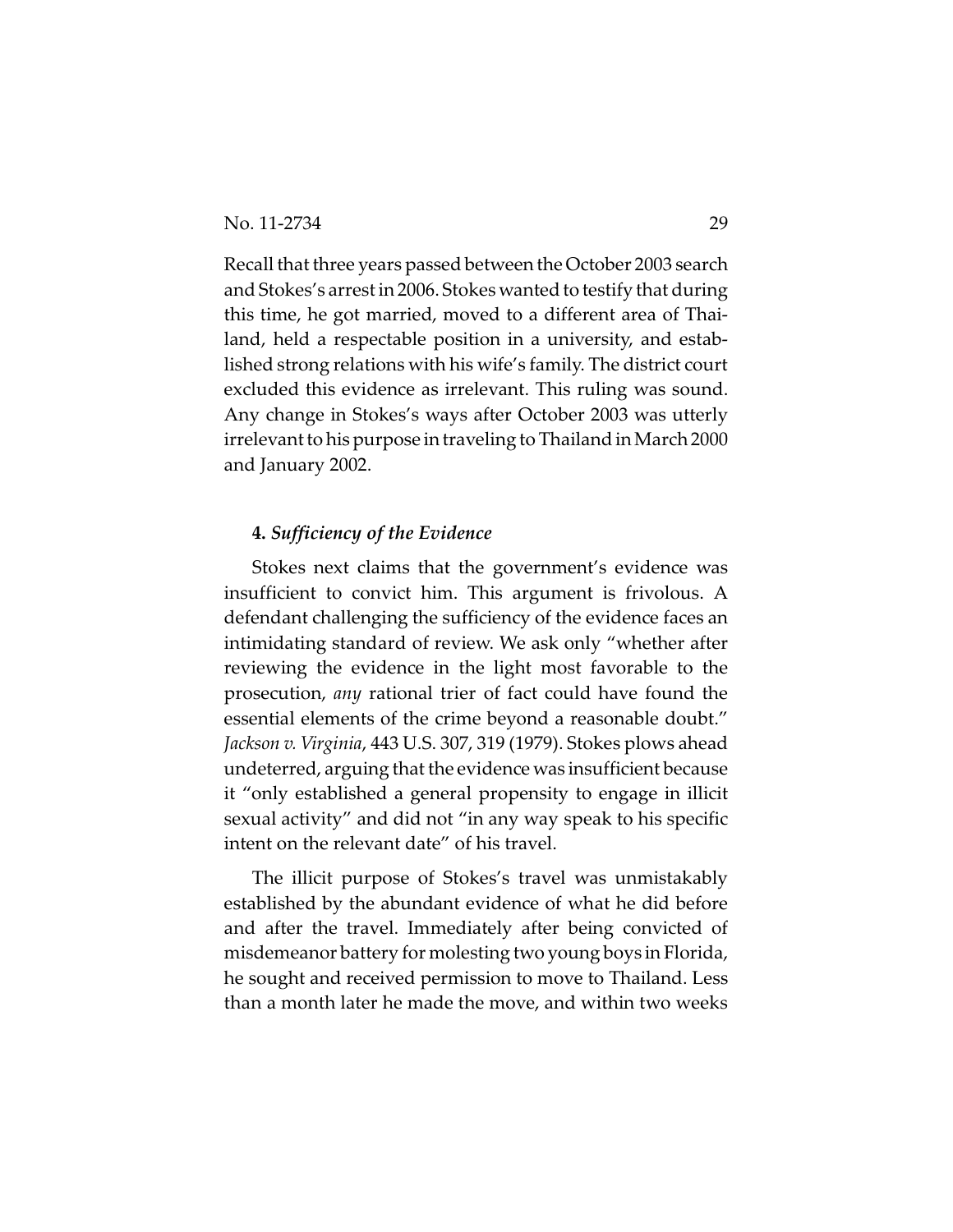of arriving in Thailand, began enticing young Thai boys for sex. This activity continued unabated for three years, with a brief hiatus for a three-week trip to the United States in December 2001. His return trip to Thailand in January 2002 was marked by an immediate resumption of his sexual activity with young Thai boys. The evidence was overwhelming and easily sufficient to convict Stokes under § 2423(b).

## **5.** *Ineffective Assistance of Counsel*

Stokes also argues that his counsel had insufficient time to prepare for trial and was constitutionally ineffective. Challenges to trial counsel's performance are best brought on collateral review rather than direct appeal. *See Massaro v. United States*, 538 U.S. 500, 504–05 (2003) ("When an ineffectiveassistance claim is brought on direct appeal, appellate counsel and the court must proceed on a trial record not developed precisely for the object of litigating or preserving the claim and thus often incomplete or inadequate for this purpose."). Stokes raised the issue of counsel's ineffectiveness in an underdeveloped argument on motions after verdict. The district court denied relief, and Stokes asks us to address the issue now. We can't think of a good reason for that strategy. "Circuit law is clear … that a 'defendant who complains on direct appeal about the quality of his lawyer can't try again on collateral attack unless there has been an intervening change of law.' " *Peoples v. United States*, 403 F.3d 844, 846 (7th Cir. 2005) (quoting *Ryan v. United States*, 214 F.3d 877, 879 (7th Cir. 2000)). We think it best to leave the issue for collateral review.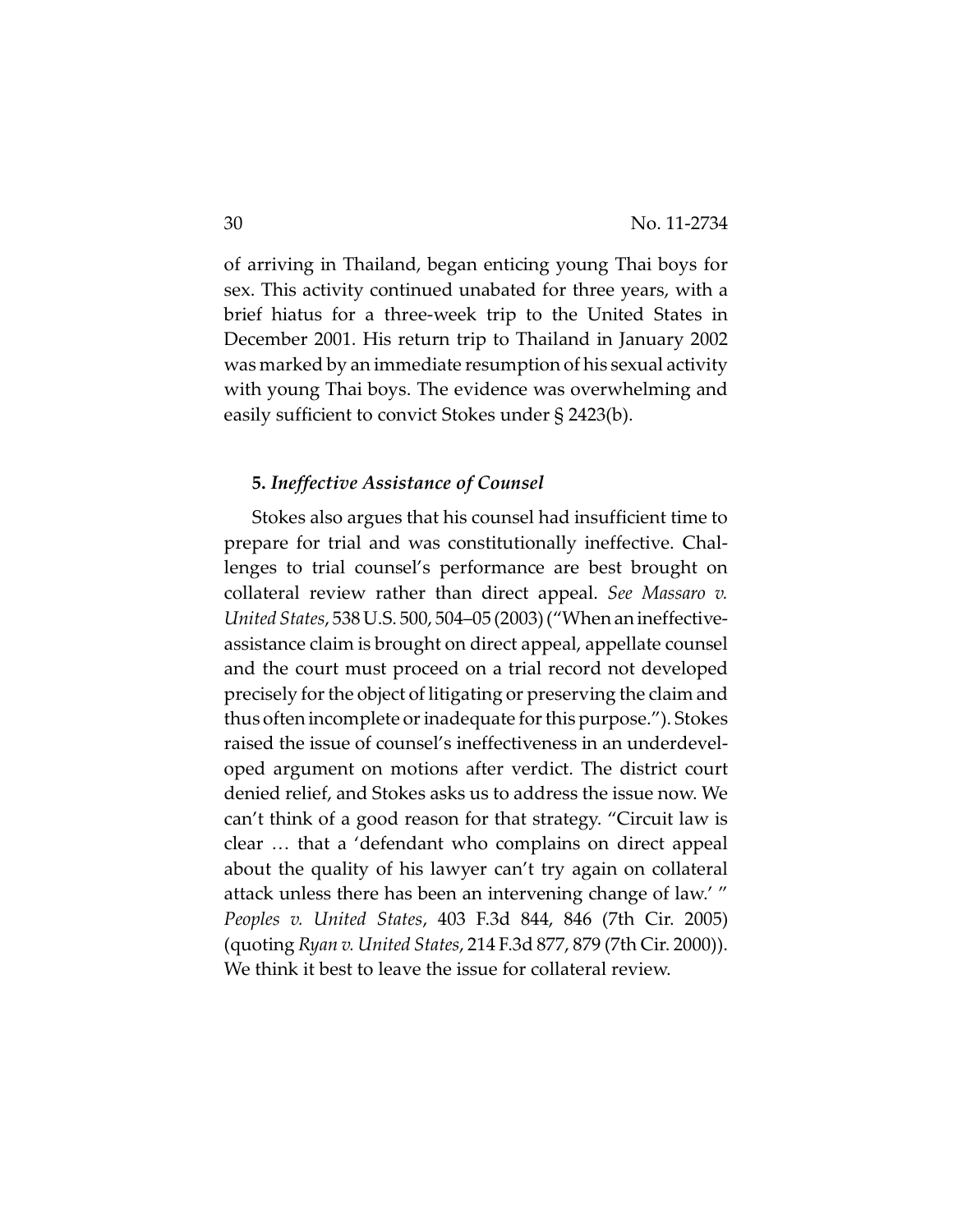## No. 11-2734 31

## **6.** *Sentencing Arguments*

In the first of several sentencing arguments, Stokes claims that the district court erred by increasing his offense level under U.S.S.G.  $\S$  2G2.1(b)(1)(A) because some of his victims were under 12 years old. This argument, based on *Apprendi v. New Jersey*, 530 U.S. 466, 490 (2000), is frivolous and has been for some time. The argument "ignores the effect that [*United States v. Booker*, 543 U.S. 220 (2005)] had on federal sentencing." *United States v. White*, 472 F.3d 458, 464 (7th Cir. 2006). Because *Booker* rendered the sentencing guidelines advisory, "sentencing enhancements need not be found by a jury beyond a reasonable doubt because they no longer alter the statutory maximum." *Id*. Stokes also relies on *United States v. O'Brien*, 130 S. Ct. 2169 (2010), but we cannot tell why. *O'Brien* involved a *statutory* penalty provision.

Stokes also objects to the imposition of a guidelines adjustment for obstruction of justice under U.S.S.G. § 3C1.1. He has misunderstood the district court's guidelines calculation. The court did not in fact apply the obstruction adjustment because with or without it, Stokes's advisory guidelines range was life, exceeding the statutory maximum of 15 years.

Finally, Stokes's sentence is unaffected by the Supreme Court's recent decision in *Peugh v. United States*, 133 S. Ct. 2072 (2013). To calculate Stokes's advisory sentencing range, the district court used the 2010 guidelines manual in effect at the time of sentencing. This approach was consistent with thenexisting circuit precedent*. See United States v. Demaree*, 459 F.3d 791 (7th Cir. 2006)*.* In *Peugh*, however, the Supreme Court abrogated *Demaree*.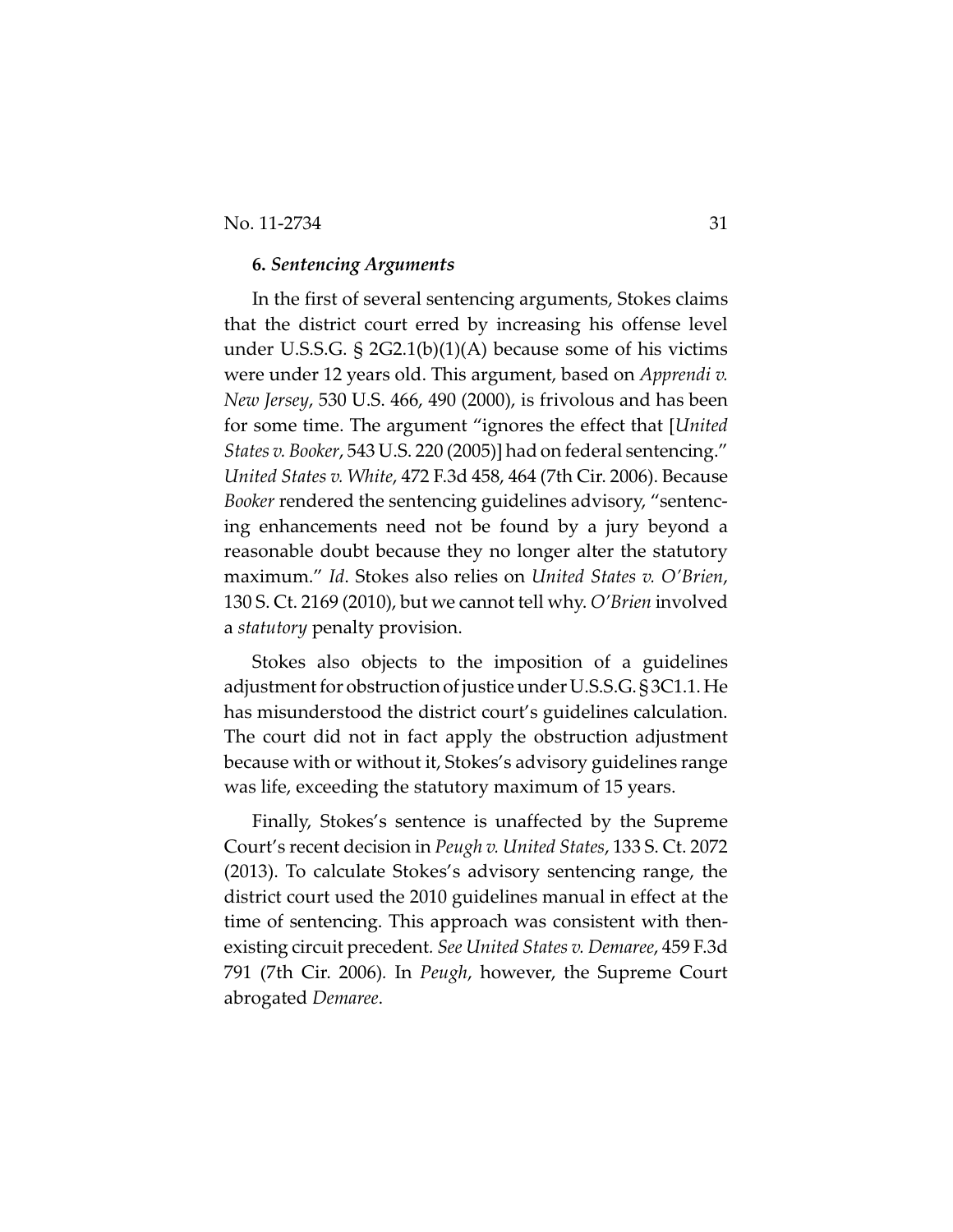*Peugh* addressed "whether there is an *ex post facto* violation when a defendant is sentenced under Guidelines promulgated after he committed his criminal acts and the new version provides a higher applicable Guidelines sentencing range than the version in place at the time of the offense." 133 S. Ct. at 2078. The Court held that "[a] retrospective increase in the Guidelines range applicable to a defendant creates a sufficient risk of a higher sentence to constitute an *ex post facto* violation." Id. at 2084. But the Court also noted that an ex post facto error may be harmless in "cases in which the record makes clear that the District Court would have imposed the same sentence under the older, more lenient Guidelines tha[n] it imposed under the newer, more punitive ones." *Id.* at 2088 n.8.

The parties submitted supplemental briefs on the effect of *Peugh* on Stokes's sentence. They agree that the adjusted offense level would have been lower under the guidelines in effect in 2002, the time of Stokes's last travel to Thailand. But even with the reduced offense level, the advisory guidelines range would have been 210 to 262 months, still well above the statutory maximum of 15 years.

Moreover, the district judge made it abundantly clear that she would impose the 15-year maximum no matter what the guidelines advised her to do:

> I am of the view that nothing short of the maximum penalty is appropriate here. I am imposing a sentencing of 180 months, which is what the statute calls for.

… .